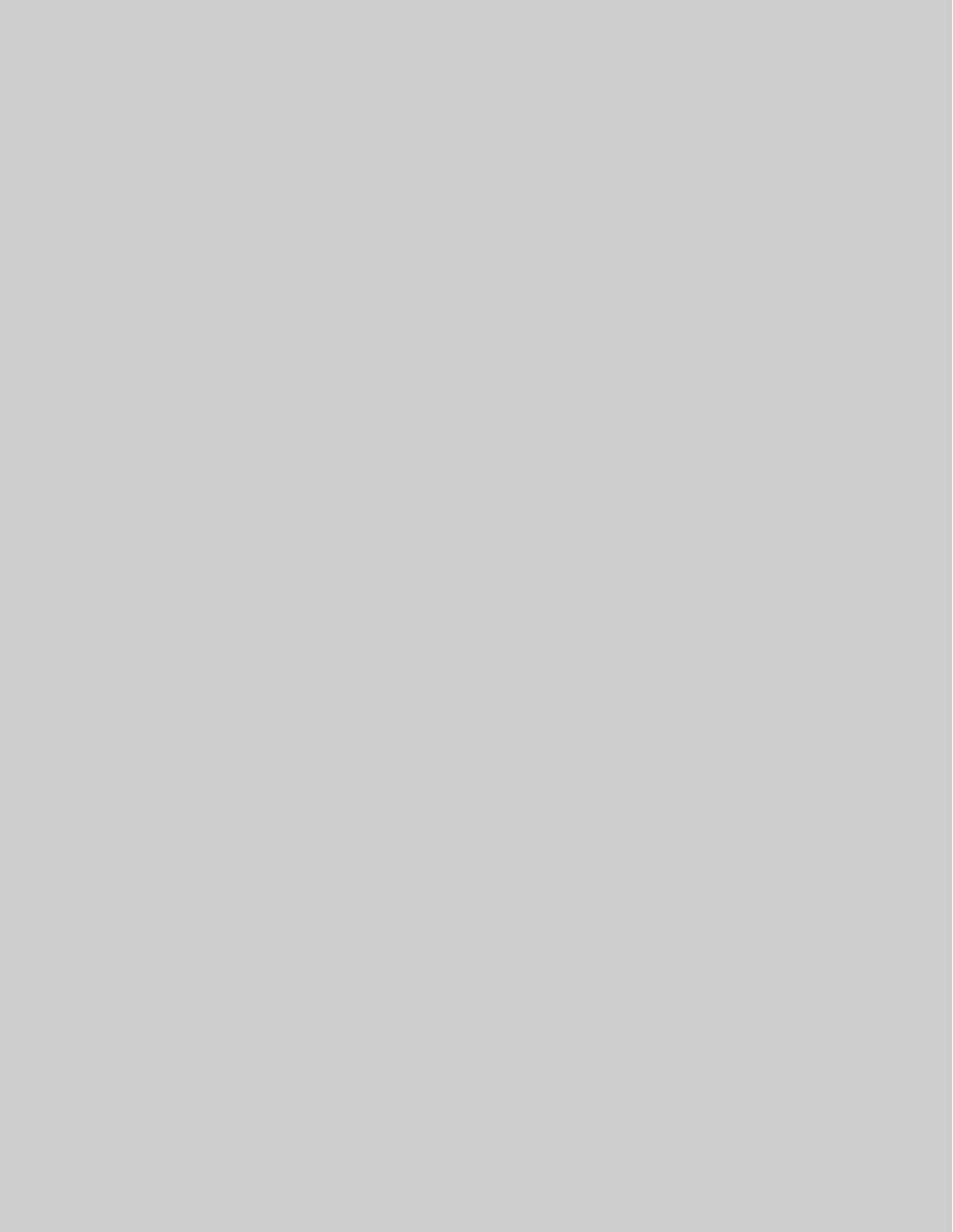#### **CHAPTER**

## **Access to care in the Medicare program**

beneficiaries' abili

basic goal of Medicare is to ensure that elderly and disabled Americans have access to appropriate, high-quality health care. In this chapter, MedPAC evaluates beneficiary access along three dimensions: (1) the health system's capacity; (2)

beneficiaries' ability to obtain care; and (3) access to appropriate care.

As noted in Chapter 2, our analysis finds no widespread problems with beneficiaries' access to care. Although more selective about their patients than in the past, most physicians are accepting at least some Medicare beneficiaries. Postacute services are generally available, although it has become more difficult to place the most complex patients in skilled nursing facilities. Shortages of registered nurses could affect the availability or timeliness of certain services, however, and demographic trends raise concerns about the future capacity of the health system.

General measures of access show that elderly beneficiaries are more satisfied with access to care than other age groups. However, as is the case for other populations, certain beneficiaries—those in poor health, with low incomes, and without supplemental insurance—are more likely to report difficulty than others. In addition, some beneficiaries are not receiving appropriate preventive or primary care services.

## **In this chapter**

Evaluating access to care: an overview

3

- The capacity of the health system to meet beneficiaries' needs
- Beneficiaries' ability to obtain care
- Beneficiaries' ability to obtain appropriate care
- **Conclusion**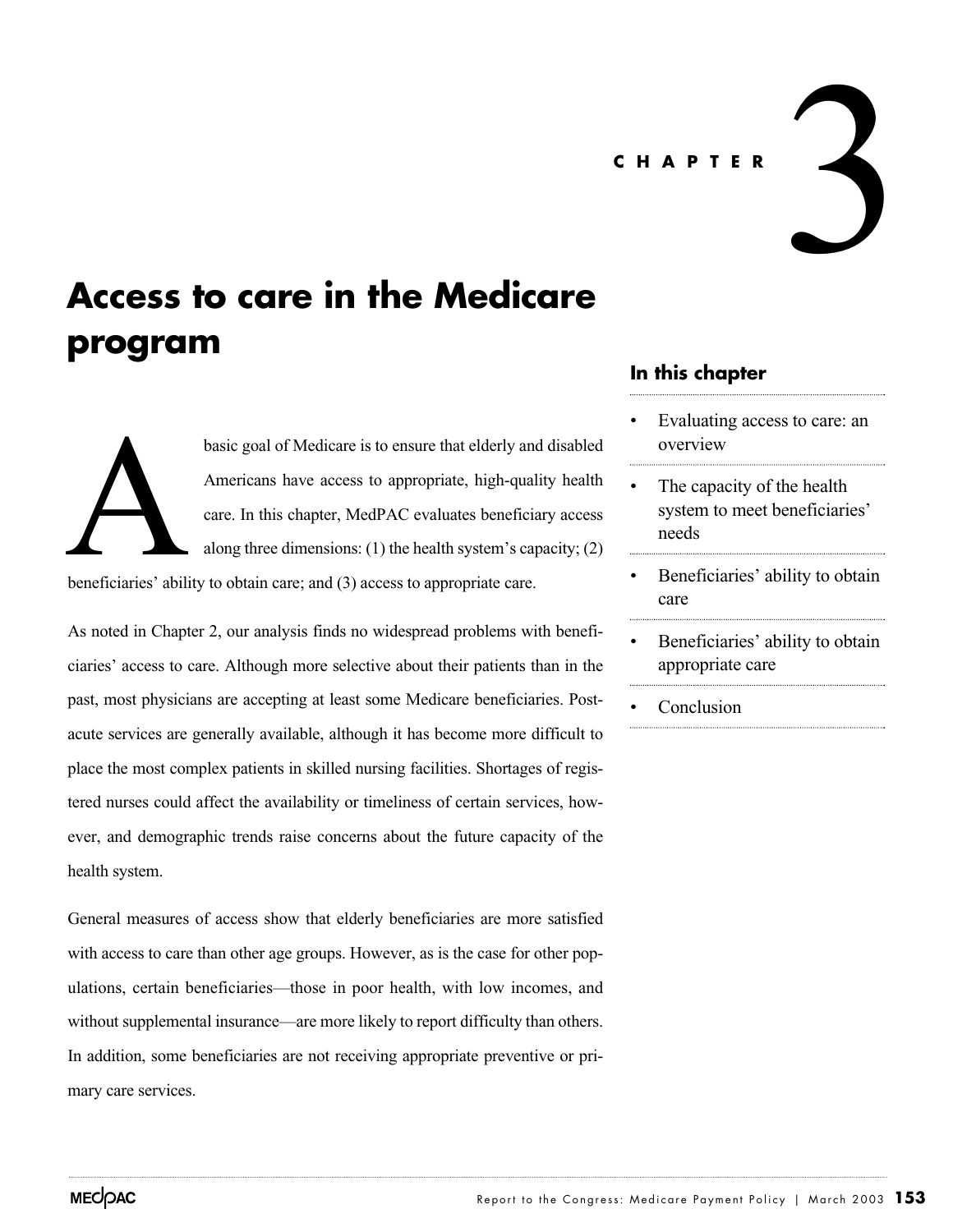A basic goal of the Medicare program is to ensure that elderly and disabled Americans have access to appropriate, high-quality health care. As part of its congressional mandate, MedPAC monitors Medicare beneficiaries' access to care generally and the impact of Medicare payment policies on access to Medicare covered services.

Evaluating access is a complex and difficult task, in part because there is no agreed upon measure of what constitutes appropriate access. The Institute of Medicine (IOM) has defined access to care as "the timely use of personal health services to achieve the best possible outcome" (IOM 1993). In this chapter, MedPAC evaluates access using a framework that relies on three interrelated dimensions: (1) the capacity of the health system to provide health care for Medicare beneficiaries, (2) Medicare beneficiaries' ability to obtain health services, and (3) Medicare beneficiaries' experiences obtaining clinically appropriate health care.

## **Evaluating access to care: an overview**

Measuring access requires analysts and policymakers to piece together many types of information to create a balanced picture. There is no simple definition of access because the concept involves questions about both the availability and the actual use of services. A sufficient supply of providers does not guarantee that beneficiaries will be able to obtain care. Further, knowing that beneficiaries are obtaining care does not tell us whether they are receiving the right mix of services.

In addition to access being multidimensional, it is difficult to find valid and precise measures of access. National data may mask problems in specific regions or for certain types of beneficiaries, while data focusing on

targeted areas may not reflect the situation in other areas. Conclusions about access depend greatly on the types of questions asked. And different people may answer the same questions differently. The limitations of data require policymakers to gather and evaluate information on access from a variety of viewpoints.

#### **Dimensions of access**

Taking these factors into account, MedPAC evaluates Medicare beneficiaries' access to care from as many perspectives as possible along three interrelated dimensions.

- **Capacity of the health system to meet Medicare beneficiaries' needs.** There is no generally accepted standard for the health system capacity needed to provide care for Medicare beneficiaries (e.g., a ratio of providers or specialists to beneficiaries). One alternative is to rely on indirect indicators of capacity (e.g., the supply of providers, rates of entry and exit of providers). The efficiency and productivity of individual providers may also affect the capacity of the health system. In addition, it is important to evaluate the geographic distribution of providers and to consider beneficiaries' anticipated health care needs in both the short term and the long term.
- **Medicare beneficiaries' ability to obtain health care.** Large numbers of hospitals or physicians nationally or in a specific region may indicate the presence of enough health professionals to provide access to the Medicare population. Such numbers do not, however, answer the question of whether beneficiaries are actually obtaining care. Even if capacity is sufficient, a variety of factors, such as financial barriers or the presence of complex medical needs, may pose barriers to beneficiaries' obtaining care.

• **Appropriateness of the care Medicare beneficiaries receive.1** The most complex dimension of access is appropriateness of care that is, whether Medicare beneficiaries are receiving the right care in the right setting at the right time. Defining appropriate care is difficult, but evidence-based guidelines have been developed for an increasing number of clinical conditions. Such guidelines, which call for specific procedures or treatment regimens, can be used to measure appropriateness of care in some settings. They can also be used to determine if beneficiaries are receiving beneficial preventive services. In addition, certain conditions termed "ambulatory care sensitive conditions," if treated appropriately in the ambulatory setting, need not result in hospitalizations. Hospital admissions or emergency department (ED) use for these conditions may indicate inadequate access to ambulatory settings or services, or inadequate care management.

## **Measures of access to care**

Conclusions about access to care depend heavily on which data are used and which questions are asked. Some measures focus on whether beneficiaries can find any type of care, whereas others focus more on the willingness of physicians to accept Medicare patients. Other measures look at the care experience through waiting times or through delays in obtaining care.

Many current data are designed to produce national estimates—providing a general impression of access to care—but may mask local variation. For example, although a Center for Studying Health System Change (HSC) survey of physicians in 2001 found that 71.1 percent of physicians overall were willing to take all new Medicare patients—meaning that they accepted all new Medicare patients who wished to make appointments—only



<sup>1</sup> Measures in this dimension of access overlap significantly with measures of quality. However, the reason behind identified problems could either be an access concernthe beneficiary did not take the time to obtain the necessary care or tried, but was not able to obtain it from a provider; or a quality concern—the beneficiary did obtain care, but was not given the right type of care.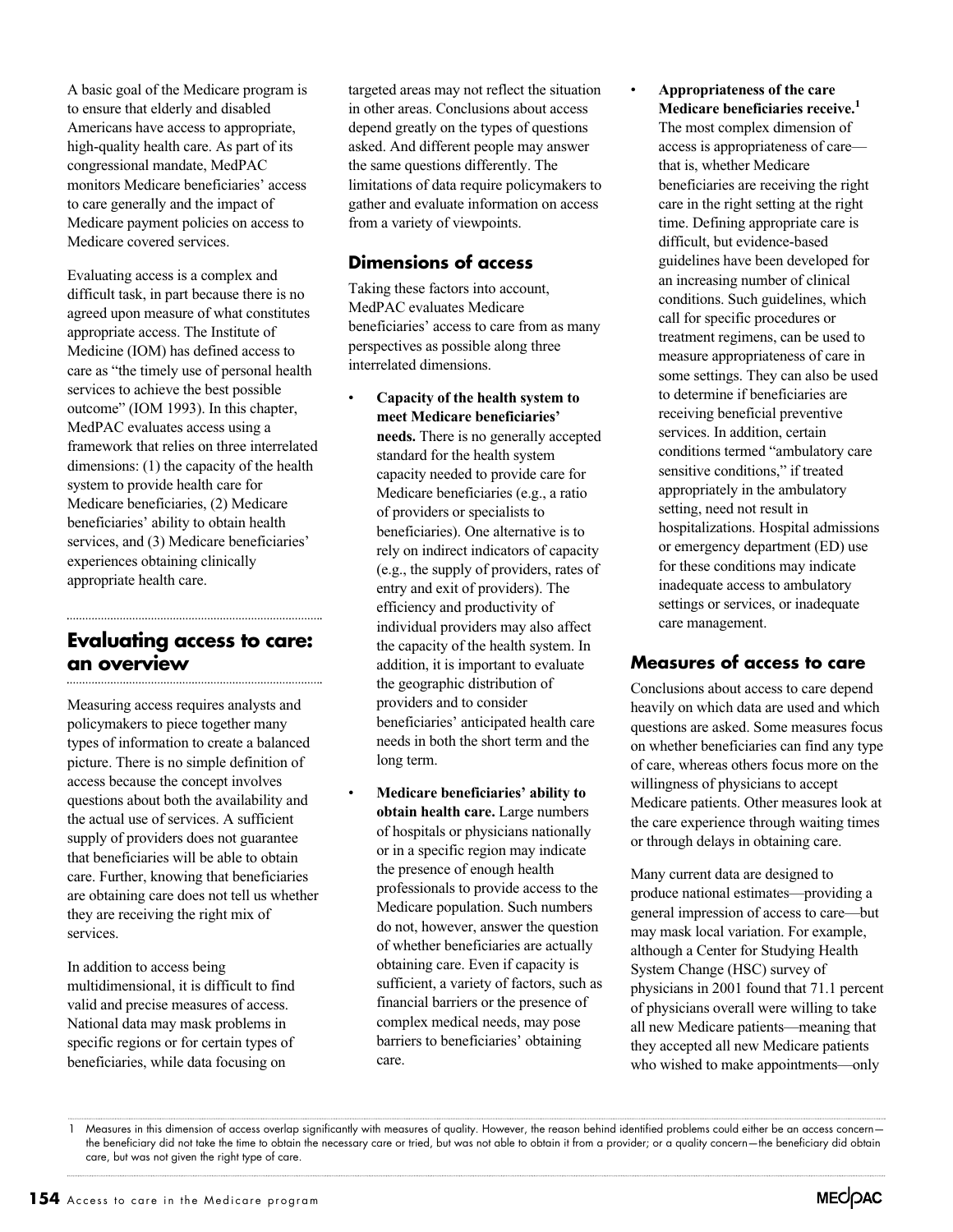55 percent of physicians in Seattle were willing to do so. Because access to care is often driven by local market conditions, it is also important to distinguish between isolated problems and those that could signal emerging systemic problems.

Different questions may lead to different conclusions. In the physician survey noted above, although only 55 percent of physicians in Seattle said they were willing to take all new beneficiaries, only 8 percent of Medicare beneficiaries said they delayed or put off obtaining care. So, it is unclear from these apparently conflicting findings whether beneficiaries have a problem obtaining care in Seattle.

Assessments of access to care are also subjective, to some degree. For example, in the MedPAC analysis discussed in a later section of this chapter, highly educated persons reported more problems accessing care than less educated persons. It seems unlikely, at least intuitively, that these self-reports capture a true difference in beneficiaries' ability to obtain care. Rather, they are more likely the result of different expectations.

Measures of use are also limited in what they can tell us about access. Data on these measures tell us more about how often beneficiaries use certain services than about the appropriateness of those services.<sup>2</sup>

#### **Data on access to care**

The ability to measure access also depends on the availability and utility of data. The three main sources of data on access for Medicare beneficiaries are administrative data on the use of services, data generated directly from providers, and data generated from beneficiaries. Each of these sources provides information useful for evaluating several dimensions of access.

A common concern across all these types of data is timeliness—it is often difficult to find data that are recent enough to allow unambiguous conclusions about

current beneficiaries' experience accessing care. While focus groups and smaller surveys provide more timely information, results from these sources are often not as generalizable as large, multiyear surveys or administrative data.

That said, administrative utilization data offer several advantages. First, such data are routinely collected, thus minimizing the costs of obtaining them. Second, the data are usually extensive and provide information on all beneficiaries using services, so they can often answer many questions in a statistically valid manner. On the other hand, because administrative data are collected for billing purposes, and for tracking beneficiary eligibility and enrollment information, such data are not always organized in a manner that addresses policy or research questions.

Administrative data on claims paid can provide information on the capacity of the health system and on the needs of beneficiaries over time. These data tell policymakers how often a certain service is being used, whether use has increased or decreased, and which type of beneficiaries used certain types of services. Finally, they can provide some information on appropriateness of care by revealing whether beneficiaries are using the right types of services. For example, they can tell policymakers how many beneficiaries received appropriate preventive services, such as immunizations, and whether diabetics in the program received a test to measure their glucose levels. When combined with medical record review and clinical judgement, administrative data can provide even richer information on appropriateness of care.

Data collected directly from beneficiaries or providers may be obtained through broad surveys, targeted surveys, structured focus groups, or focused interviews with individuals. These type of data provide information on beneficiaries' and providers' unique perceptions of access. Different types of these data have distinct

advantages and disadvantages. Large, carefully designed surveys may provide broad, valid information and—depending on size and sample design—make it possible to identify variations among groups within the surveyed population. However, large surveys can be very expensive and take time to administer and analyze.

Smaller surveys and focus groups or interviews can provide rapid response to targeted questions, but the results may be less reliable and, because samples are small, are not generalizable to the whole population. But, because smaller surveys and focus groups or interviews make it possible to gather more in-depth information, they are useful in learning more about the reasons behind access barriers. They can also be used to provide more detailed in-depth targeted analysis of subpopulations.

## **The capacity of the health system to meet beneficiaries' needs**

The sector-by-sector analysis presented in Chapter 2 for purposes of determining the adequacy of payment generally finds that there are sufficient hospitals, physicians, skilled nursing facilities, home health agencies, outpatient dialysis facilities, and ambulatory surgical centers at the national level to provide Medicare beneficiaries with access to Medicare-covered services. In the discussion that follows, we expand on analyses presented in Chapter 2. In particular, we focus on three areas of particular concern to policymakers because of recent payment system changes or other reasons—the availability of:

- physicians,
- post-acute services, and
- registered nurses.

<sup>2</sup> For example, because many Medicare beneficiaries with supplemental coverage often have first dollar coverage, it is possible that these beneficiaries could be using some services of marginal value in addition to necessary care (MedPAC 2002).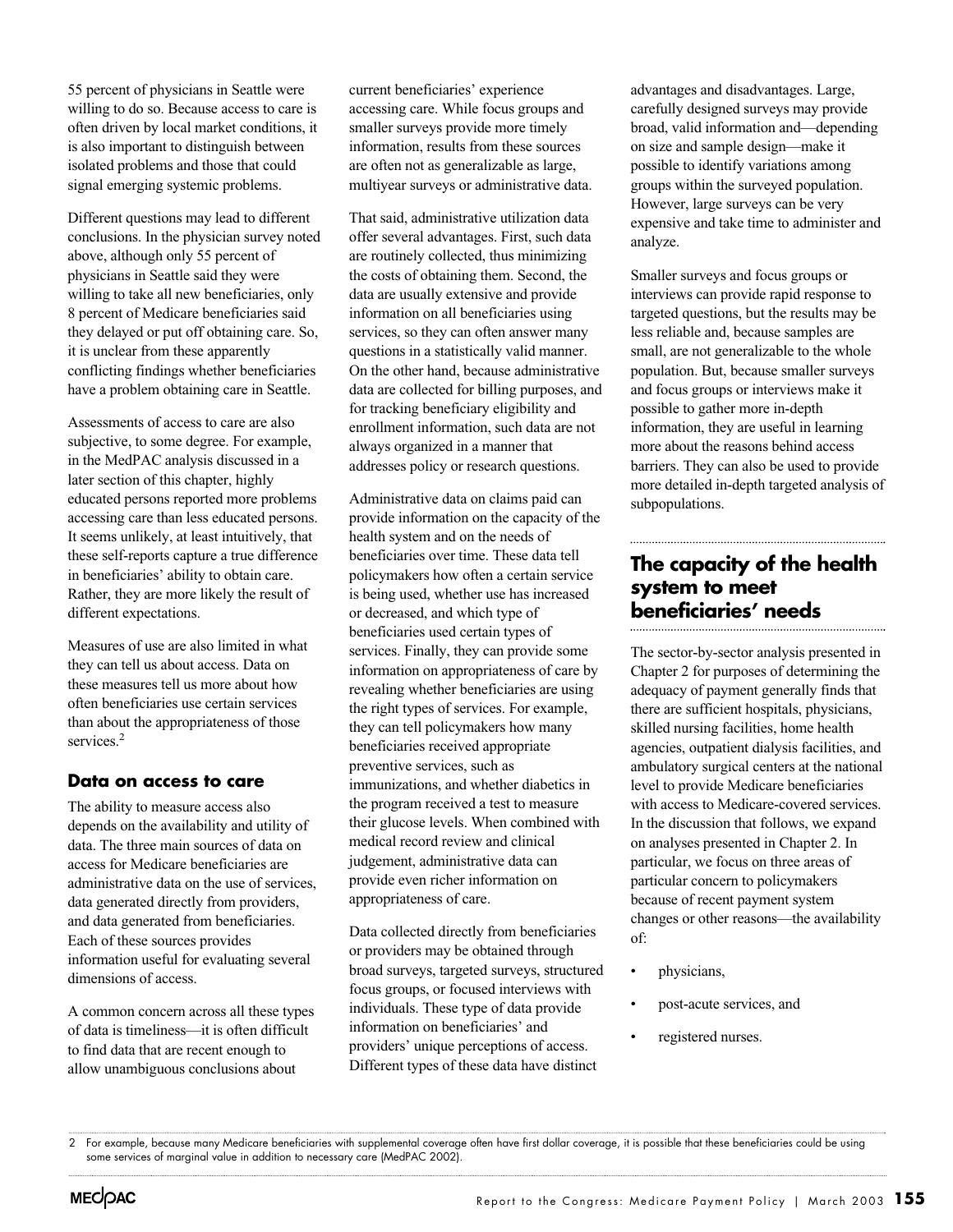We conclude, based on information currently available, that physicians and post-acute providers are available to most Medicare beneficiaries. Both provider types need to be monitored closely, however. Physicians appear to be growing more selective about the types of new patients they take from all insurance sources, including Medicare. Medicare beneficiaries' level of need for certain complex services seems to be a factor in skilled nursing facilities' decisions about accepting new patients. Our analysis also finds evidence of shortages in the availability of nurses, which may lead to access problems in the future.

In assessing the capacity of the health system to provide access in the coming years, it is important to consider the future needs of Medicare beneficiaries. Our analysis suggests that the Medicare program will face increasing pressures on resources as the numbers of beneficiaries increase and the needs of future beneficiary populations differ from those of current beneficiaries.

## **Availability of physicians**

Physicians treat patients in all settings and are the major directors of health care. For that reason, their willingness to treat Medicare beneficiaries is a critical component of access. Recent reductions in Medicare physician payment rates have raised new concerns about beneficiary access to physicians.3 However, our analysis does not find widespread problems with Medicare beneficiaries' access to physician services. According to our findings:

• most physicians are still accepting Medicare beneficiaries in their practices;

- some physicians are being more selective, but they are also being selective about patients insured by other payers;
- physicians are as concerned about the administrative burden of Medicare as they are about reimbursement levels; and
- physician availability varies by regions.

Over the past several years, Medicare beneficiaries' access to physicians at the national level has been good. Pooled Medicare Current Beneficiary Survey (MCBS) data from 1996 to 1999 show that only 2.4 percent of beneficiaries said they had trouble getting care, $4$  and 91 percent said they had a usual doctor. While these beneficiary survey data are not yet available for more recent time periods, administrative and physician survey data through 2001 and 2002 do not suggest a decline in overall access to services.

As noted in Chapter 2B, the number of physicians furnishing services to beneficiaries has kept pace with the growth in the beneficiary population in recent years. From 1995 to 2001, the number of physicians per 1,000 beneficiaries grew slightly from 12.9 to 13.2. In addition, the volume of physician services beneficiaries use has also grown. Between 2001 and 2002 volume per capita grew by 4.3 percent. Almost all of these services are delivered by participating physicians.<sup>5</sup> Based on claims data from the first six months of 2002, about 96 percent of allowed charges for physician services were for services furnished by participating physicians.

MedPAC has sponsored surveys of physicians in 1999 and 2002. MedPAC's 2002 survey looked at the impact of recent payment rate reductions on physicians' willingness to accept Medicare beneficiaries and their overall impression of the Medicare program in comparison to other payers on a variety of aspects. We also compared these findings to findings of other surveys. HSC surveyed both beneficiaries and physicians, but HSC's physician survey was conducted before the reduction in payment rates. The American Medical Association (AMA) sponsored an internet-based survey of physicians that was fielded after the payment rate reductions were in place.

The 2002 MedPAC survey reveals that a large majority of physicians are still taking some or all new Medicare beneficiaries. In the 2002 survey, 95.9 percent of physicians accepting any new patients from any insurer were accepting some or all new Medicare patients.

However, each of the three surveys did show that physicians are increasingly limiting the proportion of their patient care load insured by Medicare (Table 3-1). Between MedPAC's 1999 and 2002 survey, the percentage of physicians accepting all new fee-for-service (FFS) Medicare patients fell 6.3 percentage points from 76.4 percent to 70.1 percent. HSC's results were similar. Between 1997 and 2001, the percentage of physicians surveyed by HSC who said they accepted all new Medicare patients fell from 74.6 percent to 71.1 percent.<sup>6</sup>

The AMA survey, fielded after the payment rate reductions between February and April 2002, found a higher percentage of physicians—83 percent—willing to take

4 It is important to note that "trouble accessing care" applies to more than physician services. As such, it may only be an indirect indicator of beneficiaries' ability to obtain care from a physician.

5 The number of participating physicians is often used as an indicator of whether physicians are available to beneficiaries. However, in this chapter we use the percentage of allowed charges because it is a more direct measure of beneficiary use of participating physicians. For a more detailed discussion of the relevance of this indicator see Chapter 2B.

6 These numbers may not represent an appropriate comparison because the HSC survey was fielded before the physician payment rate reductions in 2002.

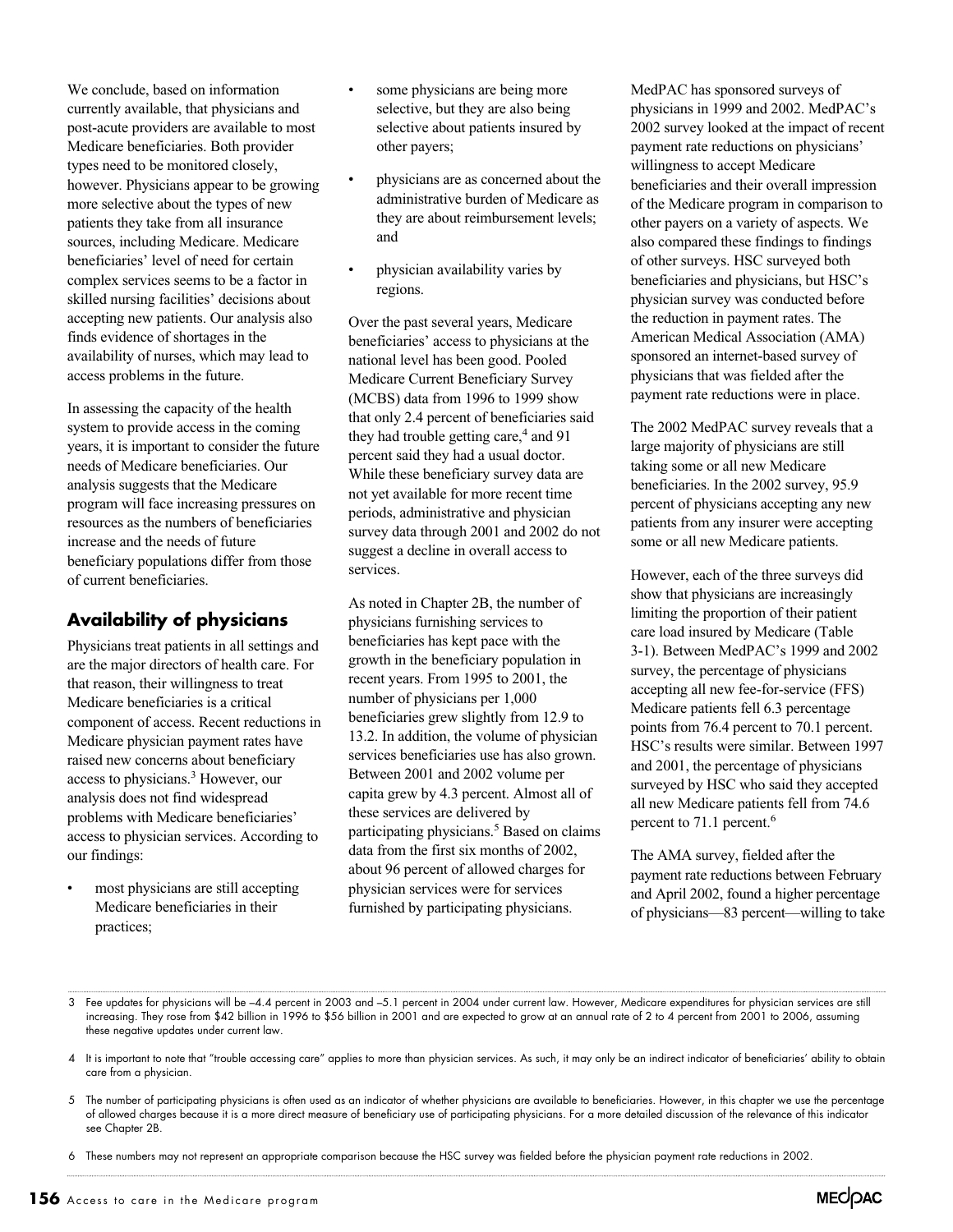all new Medicare beneficiaries.7 But, similar to the other surveys, the AMA survey also found that physicians were becoming increasingly selective about Medicare patients. When physicians were asked whether they had decreased or restricted the number or type of Medicare patients they treat in the last six months, 16 percent responded that they had. Another 8 percent said they planned to implement such restrictions in the next 12 months.

The phenomenon of physician selectivity in accepting new patients is not unique to Medicare, however. The MedPAC survey found that physicians' limiting their patient load was even more pronounced for patients with Medicaid or private health maintenance organization (HMO) coverage. Results show that, in general, physicians view patients insured by private sector FFS or preferred provider organization (PPO) options more favorably than those of any other payer (Table 3-2).

While the HSC survey did not distinguish among types of private insurance, it found that physicians were limiting their acceptance of both Medicare-covered and privately insured patients. The decline in the percentage of physicians willing to take all new privately insured patients was similar to the decline in their willingness to take all new Medicare patients, falling from 76.2 percent in 1997 to 70.8 percent in 2001.

Analysis of the MedPAC survey results reveals that the level of reimbursement was more often the reason physicians reported for limiting acceptance of new Medicaid or HMO patients than it was for Medicare patients. However, the percentage limiting their acceptance of new patients due to concern over reimbursement was slightly higher for Medicare—15.6 percent—than for private FFS/PPO patients—15.0 percent.8



#### **Share of physicians accepting all new Medicare patients, 1997–2002**

|                                          | 1997  | 1999  | 2001 | 2002   |
|------------------------------------------|-------|-------|------|--------|
| $MedPAC*$                                | N/A   | 76.4% | N/A  | 70. 1% |
| Center for Studying Health System Change | 74 6% | 72.5% | 1%   | n/a    |
| American Medical Association             | N/A   | n/a   | /a   | 83.0%  |

Note: N/A (not applicable).

\*MedPAC's survey results reflect physician acceptance of new fee-for-service beneficiaries.

Source: MedPAC Survey of Physicians 1999 and 2002; Center for Studying Health System Change 1997 and 2001; and American Medical Association Survey of Physicians 2002.

#### **TABLE 3-2**

#### **Acceptance of all or some new patients, by type of patient: MedPAC physician survey results, 1999 and 2002**

| <b>Type of patient</b>                             | 1999  | 2002  | Percent<br>change |
|----------------------------------------------------|-------|-------|-------------------|
| Private FFS and PPO patients                       | 97.9% | 99.3% | $\pm$ $\Delta^*$  |
| FFS Medicare patients                              | 96 R  | 95 9  |                   |
| Uninsured patients <sup>1</sup>                    | 9N 5  | 92 8  | 23                |
| HMO and other capitated plan patients <sup>2</sup> | 876   | 86.3  | $-1.3$            |
| Medicaid patients <sup>3</sup>                     | 73 7  | 69 h  |                   |

Note: FFS (fee-for-service), HMO (health maintenance organization), PPO (preferred provider organization). Analysis limited to physicians who were accepting new patients (regardless of type) in the year. The response shows the percentage of doctors with patients of a type who are accepting new patients of that type into their practice. 1999 percentages were weighted to account for oversampling of selected surgical specialties. Missing values excluded from all calculations.

<sup>1</sup>In 2002, uninsured included charity and self-pay patients; in 1999, it did not.

<sup>2</sup>In 2002, the Medicaid category included both HMO and fee-for-service patients; in 1999, this category included only fee-for-service patients.

<sup>3</sup>In 2002, the HMO category did not include Medicaid patients; in 1999, it did.

\*Change since 1999 is significantly different from zero at the 95 percent confidence level.

Source: MedPAC Survey of Physicians, analysis of responses to Question 27B (2002) and Question 19 (1999).

Furthermore, the share of physicians concerned about reimbursement who said they limited new Medicare patients because of reimbursement levels—15.6 percent—was slightly less than the share who said they did so based on concerns about the administrative burden of Medicare—16.0 percent.

Medicare beneficiaries' access to physicians also varied by region. The HSC survey found that, while Boston ranked among the highest of the 12 markets in physician willingness to accept all new Medicare patients (at about 70 percent), Seattle ranked near the bottom (at about 55 percent). This measure would

It is interesting that this statistic is higher than the MedPAC or HSC findings. Some have suggested that because the physicians responding to the AMA survey agree ahead of time to participate in AMA surveys, they might be more likely to voice concern over Medicare policies. Clearly, the physicians in the AMA survey have concerns, but they do not appear any more negative towards Medicare than respondents to the other surveys who were chosen to be more nationally representative. The AMA survey was based on 520 respondents with a response rate of 26 percent, compared with about 800 respondents in the MedPAC survey with a 54.5 percent response rate and 12,500 respondents in the HSC survey with a response rate of 61 to 65 percent.

<sup>8</sup> Seventy-seven percent of physicians voiced concern about reimbursement. Of these physicians, 15.0 percent said they limited their acceptance of new private FFS/PPO patients, 15.6 percent did so for Medicare patients, 38.0 percent did so for Medicaid patients, and 32.4 percent did so for all other HMO patients.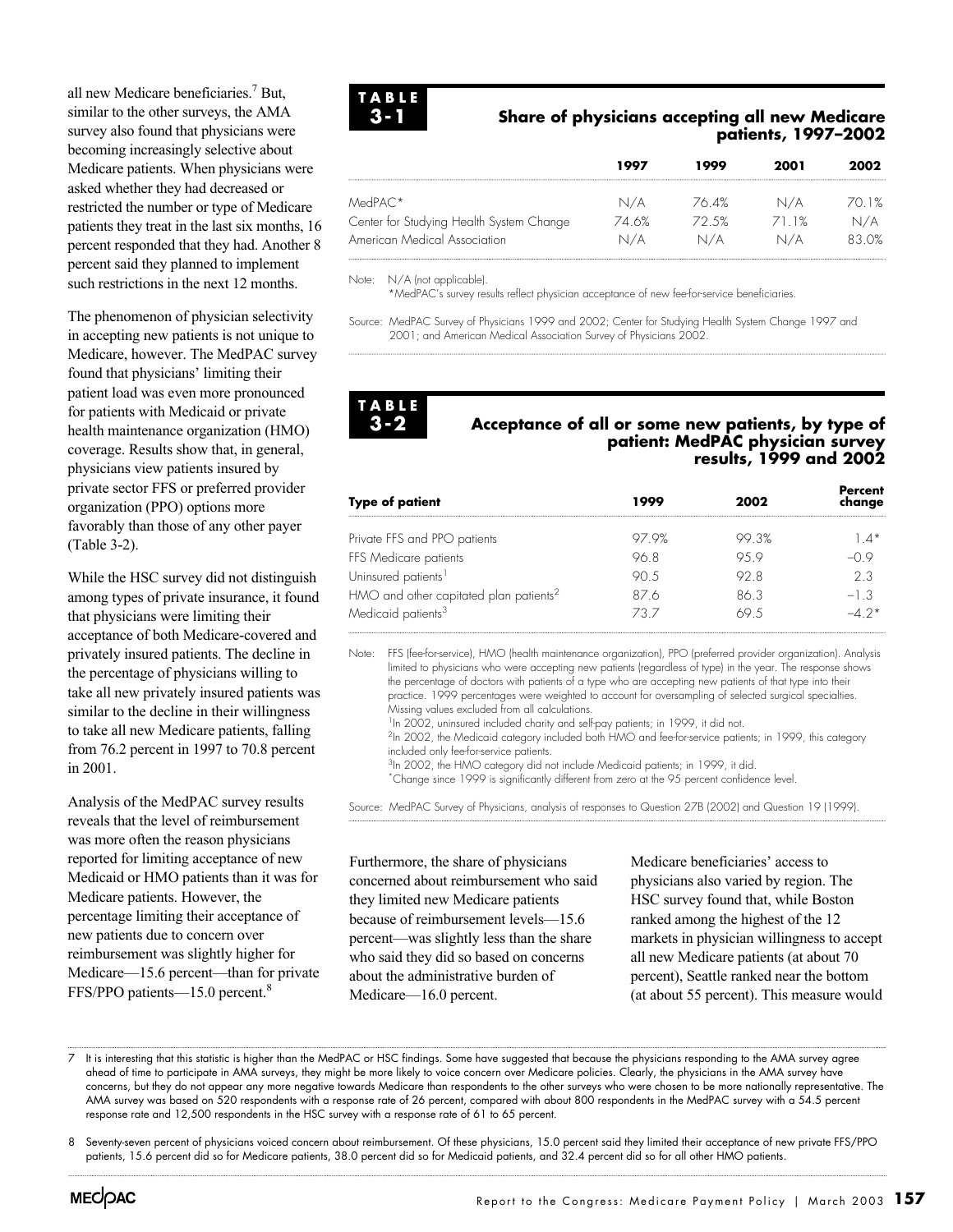lead one to believe that Medicare beneficiaries have better access to physician care in Boston than in Seattle. However, taken together with results from other HSC questions, the difficulty of drawing conclusions about access from any single measure becomes apparent. On a different measure—delay for a check-up exceeding three weeks—Seattle beneficiaries appeared to have better access to physician services. In Boston, 54.6 percent of beneficiaries reported that they had to wait more than three weeks for an appointment for a check-up. In Seattle, only 24.2 percent of Medicare beneficiaries reported such a delay.

A survey of State Health Insurance Assistance Programs (SHIPs) and other Medicare advocacy organizations by the Medicare Rights Center, a consumer advocacy organization, identified eight states where access to physicians worsened after the payment rate reductions went into effect in 2002. The SHIPs and others reported an increase in the volume of calls from beneficiaries having difficulty finding doctors who would accept new Medicare patients in Tennessee, Missouri, Arizona, Virginia, New Hampshire, Texas, Rhode Island, and New Mexico. The Medicare Rights Center cautions, however, that they did not evaluate the level of increased calls the characterization of an increase could be based on a handful of beneficiaries or a large volume of calls.

## **Availability of post-acute services**

Post-acute services covered by Medicare include skilled nursing facility services provided after a hospital stay, as well as home health care. MedPAC's review of available evidence, as discussed below, generally supports the conclusion that Medicare beneficiaries' access to skilled nursing care and home health services remained stable after the implementation of prospective payment for skilled nursing and home health services. Nevertheless, Department of Health and Human Services (HHS), Office of Inspector

General (OIG) surveys and a small focus group sponsored by MedPAC did find that hospital discharge planners reported increasing problems in placing patients with particularly complex health problems in skilled nursing facilities (SNFs), and to a lesser extent home health agencies (HHAs), since the implementation of prospective payment systems (PPSs) in these sectors.

#### **SNF services**

Available evidence suggests that the capacity of SNFs to meet Medicare beneficiaries' post-acute care needs has remained relatively stable over the last several years from 1998 to 2002 (see Chapter 2C). Although 26 percent of hospital-based SNFs closed, the increase in the number of freestanding SNFs appears to have offset these closures. In fact, the number of covered days increased 4 percent from 1999 to 2000.

Opinion data from discharge planners also suggest that most Medicare beneficiaries have access to SNF services, although certain types of beneficiaries may experience more problems than others. In a series of studies by the OIG from 1999 to 2001, hospital discharge planners reported that beneficiaries generally had access to SNF care.<sup>9</sup> About 5 percent of hospital patients who needed SNF care were described as being difficult to place, as defined by whether the surveyed discharge planner reported a delay in placement. Patients for whom SNF placements were difficult were characterized as patients for whom care was costly. Discharge planners said that patients needing rehabilitation services for whom Medicare pays more generously—were not difficult to place.

In October 2002, MedPAC convened a focus group of 15 hospital discharge planners from a variety of regions and types of hospitals to discuss the impact of Medicare's prospective payment systems for skilled nursing facilities and home health care on Medicare beneficiaries' access to post-acute care (see text box). The findings from this focus group were

consistent with the OIG findings. Since the implementation of Medicare's SNF prospective payment system, hospital discharge planners reported they have had no problems getting SNFs to accept patients requiring rehabilitation services. However, they reported increased difficulty in getting SNFs to accept patients with particularly complex and costly health problems, even when beds were available.

What happens to beneficiaries who stay in the hospital longer because they cannot be placed in a SNF? Focus group participants told us that some patients are eventually placed in a SNF, but some are never placed and stay in the hospital until they can be discharged home. However, it is not clear whether longer hospital stays should be characterized as an access problem. Even though discharge planners may believe that the patient is ready to leave the hospital and be admitted to a skilled nursing facility, these patients may be able to obtain appropriate care in the hospital.

#### **Home health care**

There has been a sizeable drop in home health agencies and use of home health services, but this drop followed a period of dramatic increases in each. Twentyfour percent of home health agencies closed between 1997 and 1999. Since that time the number of home health agencies has remained stable, with the numbers entering the Medicare program roughly equivalent to those leaving. In addition, fewer beneficiaries have been using Medicare's home health benefit since 1997.

The declines in the number of agencies and the use of services occur in a historical context that includes several years prior to the implementation of Medicare's interim payment system and PPS for home health. During this time period the number of agencies, beneficiaries who used home health, and visits per beneficiary were increasing dramatically. The percentage of Medicare fee-for-service beneficiaries using home

9 The OIG did not repeat their survey in 2002 and has no plans to do so in 2003. MedPAC is recommending in this report that this series of surveys be continued.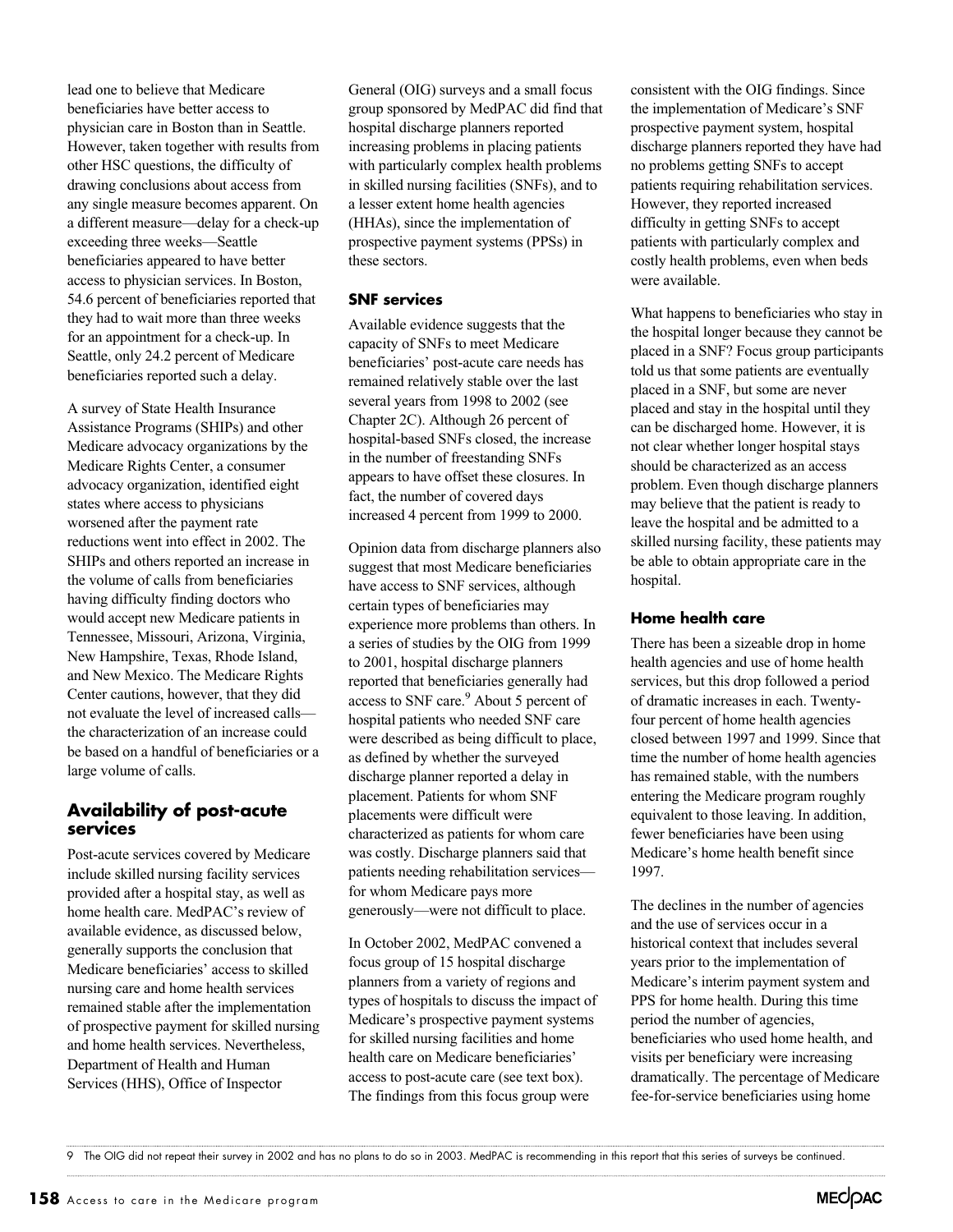## **Impact of Medicare's SNF and home health PPS on access to post-acute care: findings from MedPAC's discharge planner focus group**

In October 2002, MedPAC<br>
convened a focus group of 15<br>
hospital discharge planners from a<br>
variety of regions and types of hospitals n October 2002, MedPAC convened a focus group of 15 hospital discharge planners from a to discuss the impact of the skilled nursing facility (SNF) and home health prospective payment systems on beneficiaries' access to post-acute care. Focus group participants told us that SNF placements are delayed for certain types of patients at least one day between 5 percent and 25 percent of the time, with some beneficiaries with delayed placements remaining in the hospital for significant periods of time. It was unclear from the discussion whether this delay resulted in the inability of beneficiaries to obtain appropriate care. According to the discharge planners, under the PPS, patients requiring rehabilitation services—for whom Medicare pays more generously—have no problem being placed in SNFs. Hard-to-place patients included those:

- needing dialysis,
- needing expensive medications,
- needing ventilator services,
- requiring total parenteral nutrition,
- having infectious diseases, and
- having mental illness or cognitive impairment.

Patients with infectious diseases, endstage renal disease, and mental impairments were difficult to place before the PPS was implemented, but the discharge planners said placement was even more difficult after implementation. They suggested that SNFs were eager to take rehabilitation patients because payments for these services were more generous.

The delays in placing patients post-PPS do not necessarily relate to the lack of available beds in freestanding SNFs, according to the discharge planners.

Even when beds are available, freestanding SNFs often will not take complex patients.

The focus group was not as concerned about placing beneficiaries needing home health care as they were about placing those needing SNF care. However, a few planners said that it was harder to place beneficiaries for home health services if they:

- lived in rural areas, especially if therapy, such as physical or speech, was needed;
- required extensive supplies, such as wound treatments; or
- were unable to remain safely at home.

The group did not indicate that these beneficiary groups were either newly hard-to-place or more hard-to-place after the implementation of the PPS.  $\blacksquare$ 

health services in 2001 was 5.5 percent, similar to the percentage in 1991 (6.5) percent). But, at the high point of usage in 1996, 9.0 percent of Medicare beneficiaries used home health services. The increase in use of services in the early and middle 1990s was the primary reason that Congress implemented the PPS, clarified eligibility rules, and strengthened fraud and abuse enforcement in the program.

Despite the decrease in use due to policy changes, the OIG surveys and MedPAC discharge planner focus group (see text box) did not identify widespread problems finding home health care for beneficiaries

discharged from hospitals. The OIG survey did reveal that it was difficult to place a small subset of hospital patients who needed home health care. These patients tended to be those with more complex care needs.

We have less information on beneficiaries referred to home health care from the community. While the MedPAC and earlier OIG surveys did not address this topic, another 2001 OIG survey did. The OIG generally found the reported experiences of "community beneficiaries" to be similar to those of beneficiaries discharged from the hospital into Medicare home health services.<sup>10</sup>

## **Availability of nurses**

The supply and retention of registered nurses is an important concern for the entire health system. The Bureau of Health Professions within HHS has reported a growing shortage of nurses, which is expected to worsen by 2010 and thereafter. In a recent survey, hospital administrators report historically high vacancy rates for nurses, as well as other types of personnel (First Consulting Group  $2001$ <sup>11</sup> Nursing homes, home health agencies, health systems, and other organizations have also reported difficulties filling nursing positions.

10 These findings were based on surveys of 21 physicians, 30 home health agencies, 60 aging network representatives, and beneficiaries already receiving services in 10 states. The OIG has no plans to repeat the study. MedPAC is recommending in this report that the Secretary continue this type of study on beneficiaries' access to home health services.

<sup>11</sup> These administrators also noted difficulty filling positions for other personnel such as clinical pharmacists and imaging technicians. MedPAC will continue to monitor these capacity issues, but limits the discussion in this chapter to nurses.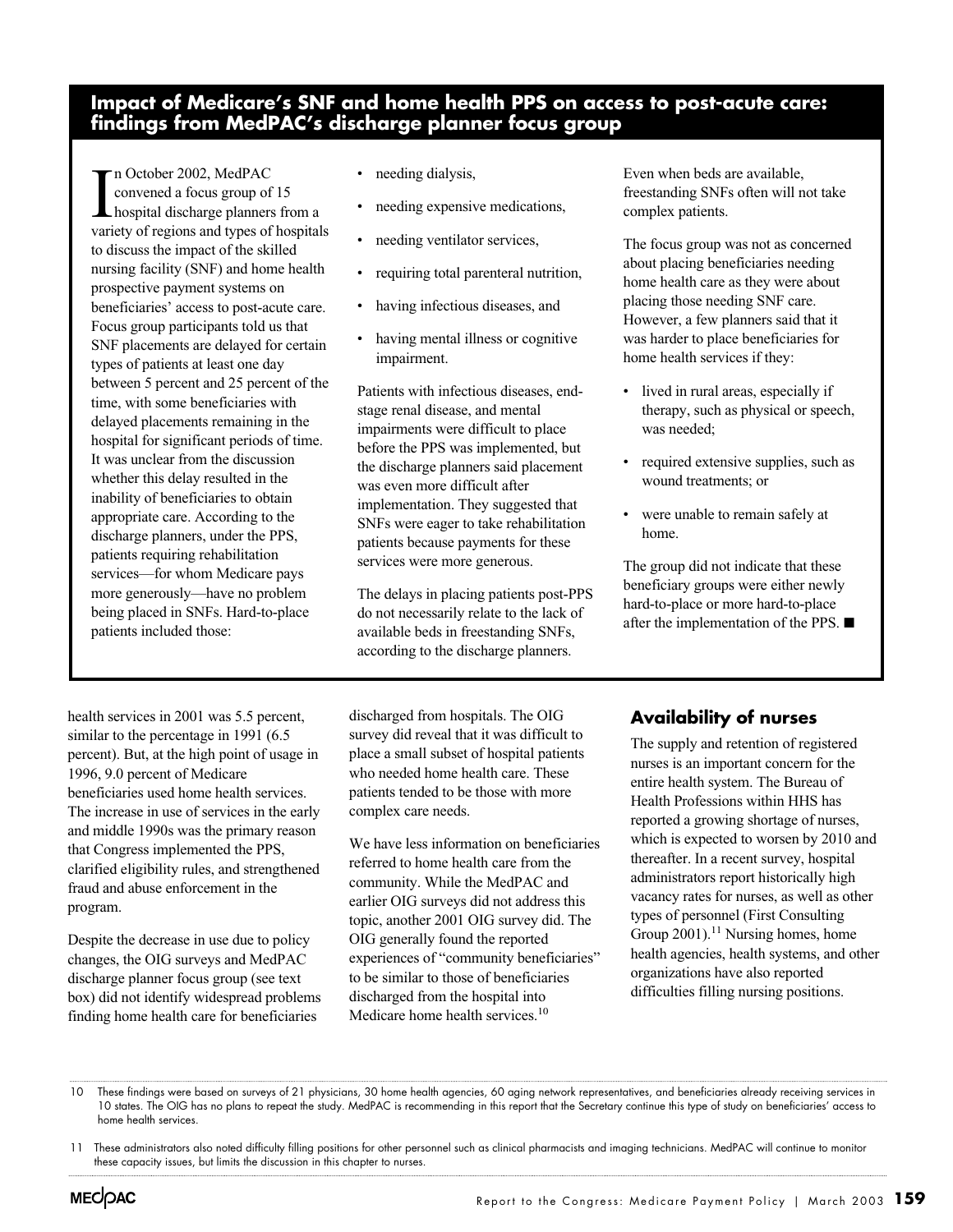In 2000, the Bureau of Health Professions at HHS calculated a shortage of 110,000 nurses, which represents a 6 percent gap between the supply of full-time equivalent registered nurses and the demand for those nurses. As illustrated in Figure 3-1, this gap is expected to grow to 12 percent by 2010 and then worsen dramatically to around 20 percent by 2015, when providers will face unprecedented demand from Medicare beneficiaries seeking services.

Available data do not provide firm evidence that this shortage has compromised access for Medicare beneficiaries. However, in a recent survey, hospital administrators cited emergency department diversions, emergency department overcrowding, and lesser ability to staff beds as the top three problems caused by nursing and other personnel shortages (First Consulting Group 2001). These problems could lead to delays in receiving inpatient and urgent

care, as well as increased pressure for early discharges.<sup>12</sup> In addition, as the number of beneficiaries increases in the future, ensuring an adequate supply of nurses and other health professionals to meet the growing needs of Medicare beneficiaries will be critical.

The reasons behind these shortages have been documented in several studies and reports. Factors include an aging existing workforce, fewer young persons choosing and graduating from nursing school, dissatisfaction with the work environment, an increasing number of choices of places to work both in and out of nursing, and declining relative earnings. The average age of working registered nurses has increased, resulting in a higher proportion of nurses who are approaching retirement age. Nurses also retire at an earlier age than other workers, often in their mid- and late-50s (Berliner and Ginzberg 2002). And not all of these older nurses are being replaced by new graduates entering the

workforce. Twenty-six percent fewer people graduated from nursing schools in 2000 than in 1995 (Bureau of Health Professions 2002). One reason younger persons may not be choosing nursing is that real earnings, the amount available after adjusting for inflation, have been relatively flat since 1991 (Bureau of Health Professions 2002).

Some observers suggest that the nursing shortage may be cyclical and therefore addressed over time by market forces, such as increases in wages. Most experts on the shortage of nurses, however, suggest that the gap between individuals entering the nursing workforce and the aging of the current nursing workforce is too large to be addressed by higher wages. They also point to data suggesting that dissatisfaction with working conditions, rather than low wages, is one of the primary reasons nurses are retiring early and fewer persons are entering the profession. Aiken and colleagues report in



Source: Bureau of Health Professions, registered nurse supply and demand projections.

12 While not directly discussed in this chapter, much research has also focused on the impact that nursing shortages have on the quality of care, both in nursing homes and hospitals.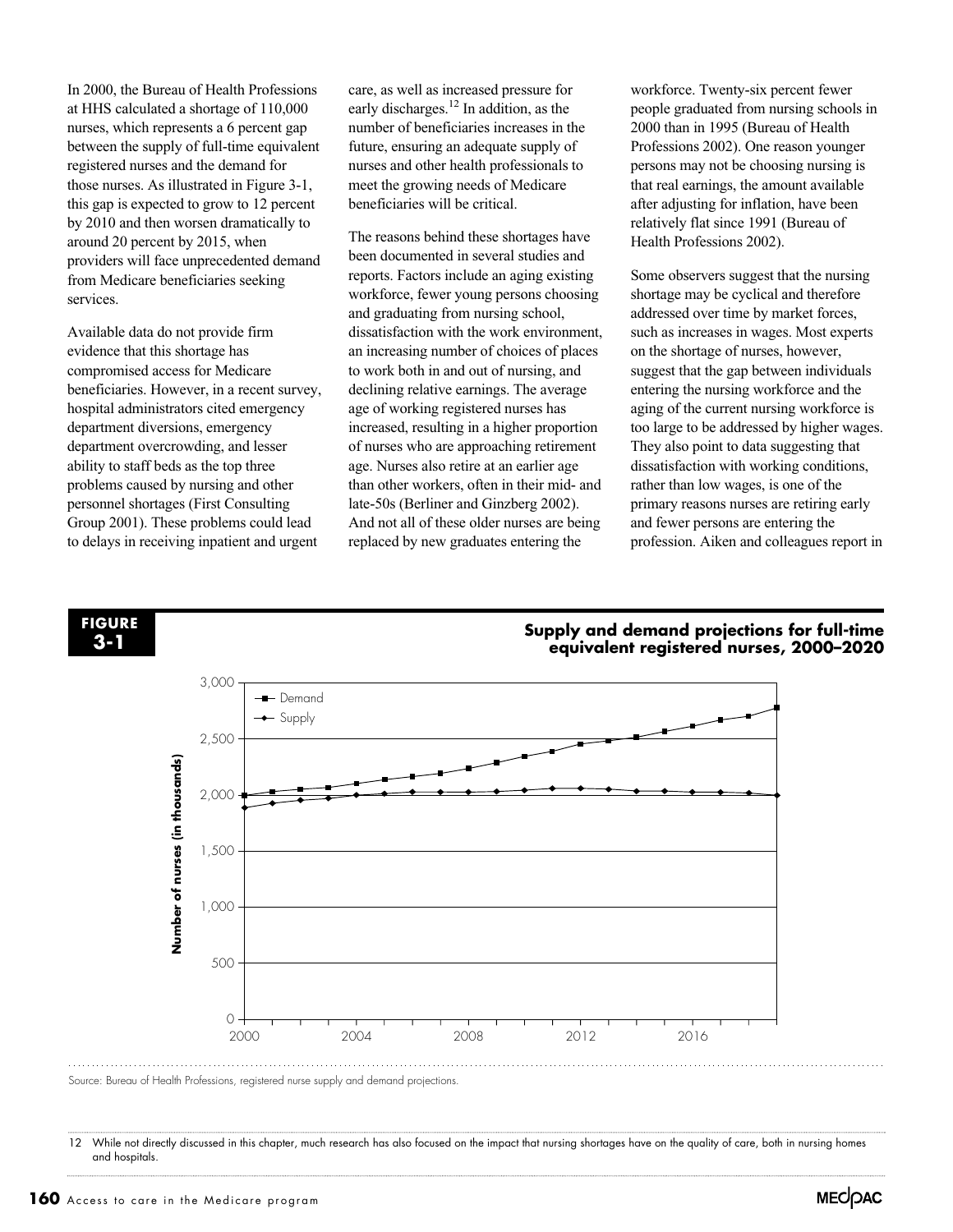a recent article that more than 40 percent of nurses working in hospitals are dissatisfied with their jobs. Recent data from New York City indicate that 50 percent of new nurses in hospitals leave before their second year of employment (Berliner and Ginzberg 2002).

#### **Beneficiaries' needs for health services: health system capacity to provide access in the coming years**

In assessing the capacity of the health care system to provide access to Medicare beneficiaries, it is important to understand beneficiaries' needs for services and how their needs can be expected to change in the coming decades. In this section we consider beneficiaries' future needs by looking at anticipated changes in the prevalence of certain conditions, race and ethnicity, age, and gender, and how these changes will challenge the health care system.

MedPAC's assessment of current capacity, as described in Chapter 2, is that for the most part the health system is adequate to meet beneficiaries' needs. However, the rate of increase in the number of Medicare beneficiaries is expected to be higher than the rate of increase in the overall population, doubling over the period 2000 to 2030. The dramatic rise in the number of beneficiaries and changing demographics of Medicare beneficiaries may alter the types of services needed in the future.

More beneficiaries will mean that, based on current patterns of use, demand for almost all services will rise.<sup>13</sup> Although new technology breakthroughs and treatment modalities could change the way care is delivered, current utilization patterns provide a reasonable baseline for predicting which types of services will be in greater demand. Combined with information on the types of beneficiaries

who have greater difficulty obtaining care, this analysis may also identify populations that could need more careful monitoring in the future.

In addition to specific types of services for beneficiaries, a healthcare workforce with the skills necessary to treat an older and disabled population will be needed. Although it may be difficult to provide geriatric training to enough new physicians to appropriately treat an increasingly elderly patient population, it may be possible to train current professionals to better manage these patients.14

#### **Beneficiaries' care needs by age**

Analysis of census data shows that the fastest growing segment of Medicare beneficiaries has been individuals over

**FIGURE 3-2**

age 85, typically referred to as the "old, old." Even though the rate of growth for this subpopulation is expected to fall from its recent high levels, this population will be significantly larger in the future.

Beneficiaries over age 85 use more of all services than younger beneficiaries, some of which are Medicare-covered and others which are not. They use disproportionately more home health and SNF services than other populations (Figure 3-2). Beneficiaries this age who use the ED do so more frequently than younger beneficiaries. The greatest driver of total health care costs for the over-85 population is nursing home expenditures. However, the vast majority of these are paid for by Medicaid and out-of-pocket payments (Spillman and Lubitz 2000).

#### **Per capita Medicare spending for beneficiaries ages 65–69 and 85 and over, selected services, 1998**



Source: MedPAC analysis of National Center for Health Statistics data.

13 While there is some evidence that disability and functional capacity have improved on some measures among the elderly over the last decade, research has not shown a clear trend with regard to the most severe forms of age-related disability, such as cognitive impairment and the ability to perform activities of daily living; therefore these improvements may not affect usage patterns in the future (Freedman, Martin, Schoeni 2002).

14 A report issued jointly by the Merck Institute of Aging and Health and the Gerontological Society of America speculates that even if geriatric training was mandatory in every medical school, it would take more than 40 years for physicians with geriatric training to replace those without such training. They suggest this would be too long to meet beneficiaries' needs and that training the existing health work force would be more effective.

**MECOAC**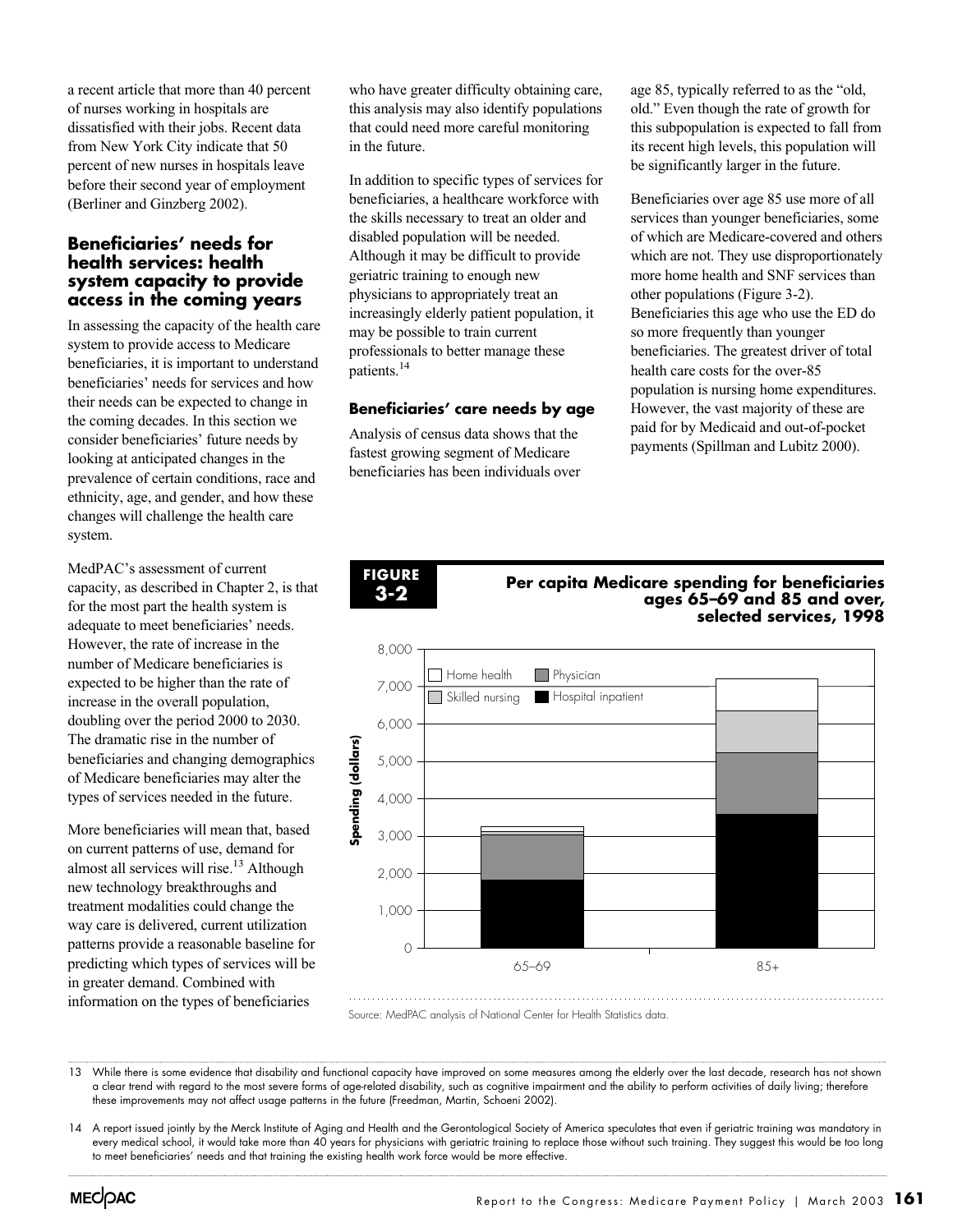#### **Beneficiaries' care needs by race and ethnicity**

The racial and ethnic composition of the Medicare population is expected to continue to change in coming years. Census data show that, from 2000 to 2050, the percentage of the Medicare population that is white, non-Hispanic is expected to decrease from 84 to 64 percent. The growth in the number of Hispanics is even greater than the increase in the number of African Americans, so that by 2050 there will be more Hispanics than African Americans in Medicare.

Minorities in Medicare are less likely to report having a usual doctor or a usual source of care other than either an urgent care center or ED. CMS data from the 2000 MCBS show that approximately 10 percent of both Hispanics and African Americans report they use an urgent care center or the ED as their usual source of care (compared with 2 percent of non-Hispanic whites). As described later in this chapter, the ED provides important urgent care, but some of this urgent care is for acute manifestations of chronic conditions that could be more efficiently managed through an ongoing relationship with a physician. If minorities' reliance on the ED as a usual source of care continues, access problems may grow with increases in the numbers of minority beneficiaries.

National Center for Health Statistics (NCHS) data also show that African Americans over 65 use more home health services than other populations so this service use will also need to be monitored in the future.

#### **Beneficiaries' care needs by health conditions**

Data from the Federal Interagency Forum on Aging-Related Statistics show that the leading causes of death for those over 65 are heart disease, stroke, cancer, diabetes, chronic obstructive pulmonary disease, pneumonia, and influenza. Five of these are chronic conditions. While death rates have fallen for heart disease and stroke, their prevalence and that of other important chronic conditions has not. Between 1984 and 1995, prevalence rates of heart disease, stroke, diabetes, and cancer all increased.

The prevalence of chronic conditions also varies by race and ethnicity. African Americans in 1995 were more likely to have diabetes, stroke, or hypertension than whites or Hispanics. However, whites were more likely to report cancer than either African Americans or Hispanics (Federal Interagency Forum on Aging-Related Statistics 2000).

The increasing prevalence of chronic conditions and the ability to manage them could have several effects on the services needed by Medicare beneficiaries in the future. Because these conditions are longterm diseases, they require ongoing care management to prevent acute episodes from occurring and may affect the type of care provided for acute episodes for other conditions. Caregivers will need to be able to coordinate multiple needs and treatment regimens across settings and over time. In addition, services that prevent acute episodes and/or increased disease severity, such as blood pressure screening and management, diabetic checks, and mammograms, will be increasingly important as the prevalence of chronic conditions increases.

#### **Care needs of disabled beneficiaries**

The number of persons eligible for Medicare on the basis of disability is increasing. The population under age 65 who qualify for Medicare on the basis of a disability has grown from 2.2 million people in 1975 to 5.6 million in 2000; this number is projected to reach 8.8 million in 2017 (MedPAC 2002).

While nearly two-thirds of the current Medicare disabled have physical disabilities, the remainder qualify on the basis of a mental disorder. These beneficiaries account for a disproportionate amount of Medicare spending (Foote and Hogan 2001). Because people with mental conditions usually qualify for Medicare at a much younger age, and therefore are eligible for Medicare for a longer period of time, they will continue to become a larger proportion of the disabled population.15 This could mean an increase in the need for psychiatric services and for appropriate management of pharmaceuticals specific to mental conditions.

#### **Beneficiaries' care needs by sex**

Women make up a disproportionate share of Medicare beneficiaries and will increase as a percentage of the over-65 population in the future (Federal Interagency Forum on Aging-Related Statistics 2000). Females make up 56 percent of the overall Medicare population and 71 percent of the over-85 population. Women live alone more often than men. According to 2000 MCBS data, 72 percent of the nearly 30 percent of Medicare beneficiaries who lived alone were women. Women are also more likely to have lower incomes and less likely to have employer-sponsored supplemental insurance (Schoen et al. 1998).

MedPAC analysis presented in the next section finds that lower incomes are associated with difficulty obtaining care, so the increase in the number of women with lower incomes could heighten access concerns in the future. In addition, women's lack of a caregiver at home may mean that the need for home health services will increase and that more beneficiaries may need to be admitted to nursing homes.

<sup>15</sup> The reason the age of eligibility affects the proportion is that every year fewer persons with mental conditions leave the program compared with the elderly and the physically disabled. The physically disabled tend to sign up for Medicare closer to the age of 65 and thus are usually eligible for Medicare benefits for a shorter period of time.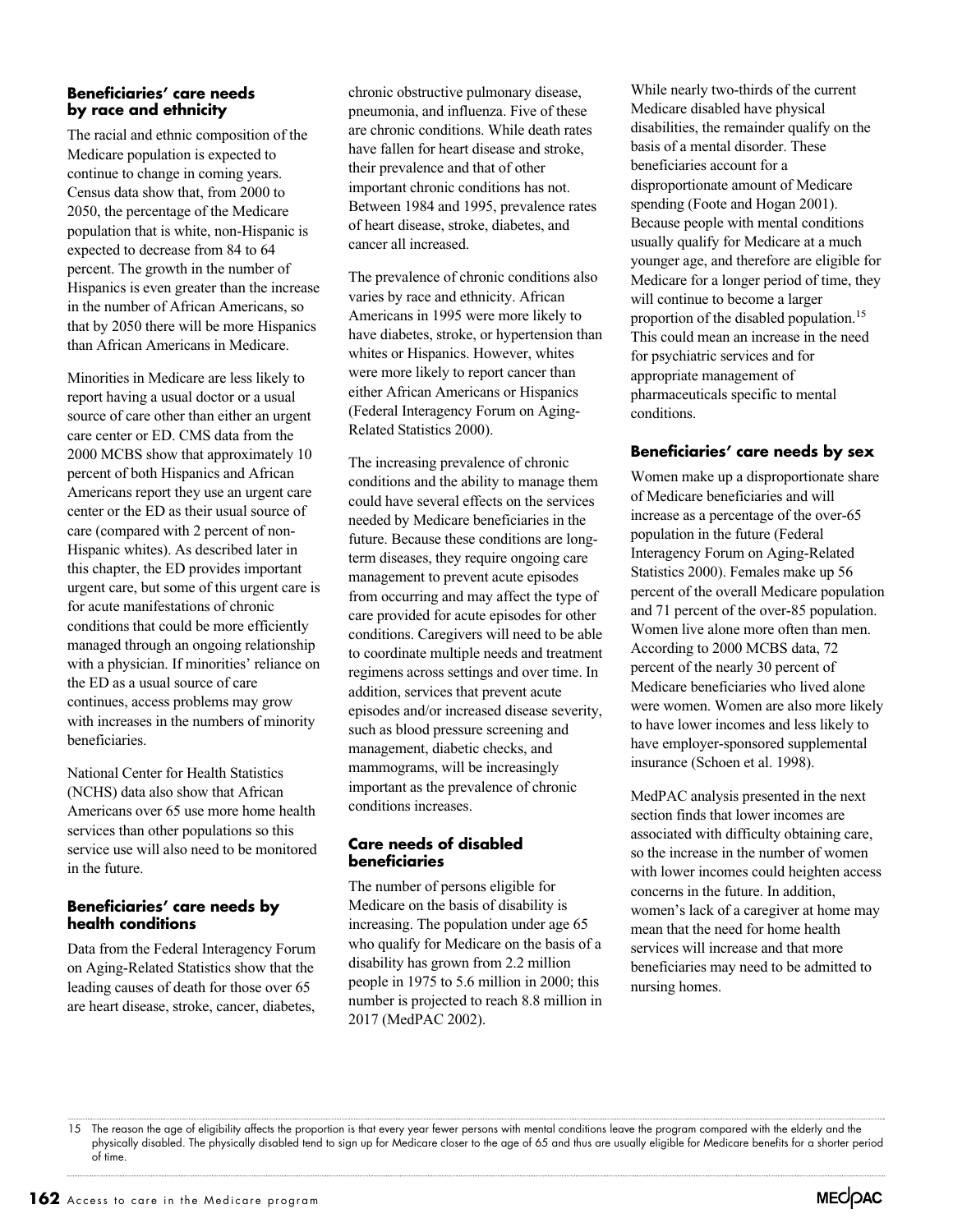## **Beneficiaries' ability to obtain care**

Medicare beneficiaries in general report good access to health care services. Compared with younger populations, Medicare enrollees appear to have better access to care and, over time, they report improved access. Certain subpopulations, however, report higher levels of access problems than others. All else being equal, those in poor health, those who live in poverty, and those without supplemental health coverage report higher levels of access problems. Finally, the disabled under-65 population reports substantially higher rates of access problems than the aged Medicare population.

In this section, we first review current data on access to care among the Medicare population. Second, we present the results of a MedPAC study on the influence of beneficiary characteristics on access to care for the Medicare population.

#### **What is currently known about Medicare beneficiaries' ability to obtain care?**

Overall, Medicare beneficiaries say they have good access to services. This perception has become more prevalent over time and is stronger for the elderly than for any other age group. Being insured by Medicare has made it possible for an otherwise difficult-to-insure and frailer population to have access to care. According to 1999 MCBS data, 94.3 percent of beneficiaries reported that they had a usual source of care and only 4 percent reported that they had trouble getting care. MCBS data also indicate that the percentage of Medicare beneficiaries delaying care because of cost declined over the time period 1991 to 2000.

Another access measure, the percentage not seeing a doctor during the past year, also declined during this time period. Data from the National Health Interview Survey (NHIS) from 2001 also show that the percentage of people over the age of 65 who report that they failed to receive care because of financial barriers is very small, at 2.1 percent.

Overall, national surveys show that Medicare beneficiaries report fewer problems than other adults with access to care. Medical Expenditure Panel Survey (MEPS) data show that, of those requiring urgent care, older persons were more likely than adults ages 18 to 64 to report that they always received the care as soon as they wanted (66 percent vs. 51 percent). Persons over 65 also report that they delay care less often than those close to the Medicare age. On the 2001 NHIS, 5.6 percent of those age 55 to 64 reported delaying care because of cost versus 2.1 percent of those over age 65 (Cohen 2003).

One recent survey of beneficiaries found an increasing rate of access problems, but the increases were not limited to Medicare beneficiaries. The 2001 HSC survey found that 11 percent of Medicare seniors reported that they "did not get or put off care." This was an increase from 1997, when 9.1 percent of seniors reported such occurrences. On the same population survey, 40.3 percent of Medicare seniors reported waiting a week or more for an appointment for a specific illness, an increase over 34.3 percent in 1997. Privately insured near-elderly also reported increasing access problems, although not on the same measure. The proportion of privately insured persons between the ages of 50 and 64 reporting access problems increased from 15.2 percent in 1997 to 18.4 percent in 2001.

#### **Multivariate analysis of beneficiary characteristics that influence beneficiaries' ability to obtain care**

Although Medicare appears to have been largely successful in ensuring access to care for many beneficiaries, certain subgroups seem to have more access problems than others. A large body of published research suggests that persons of low income, persons with no or inadequate insurance, and individuals from racial and ethnic minority groups may have lower access to care regardless of their insurer (Mayberry, Mili, and Ofili 2002; Aday, Fleming, and Anderson 1984; Gornick, Eggers, and Reilly 1996; Gornick 2000).16

To determine empirically which beneficiary characteristics have the most influence on access to care, MedPAC conducted a multivariate analysis using five different outcome measures representing different dimensions of access to care (see text box, p. 164).

Across most measures of access, MedPAC found that, all other factors being equal, beneficiaries who were in poor health, those who were living in poverty, and those without any supplemental insurance most consistently reported access problems. Specific findings related to each of these beneficiary characteristics are discussed further below (Table 3-4, p. 166).

• **Health status.** Beneficiaries in excellent health were only 20 percent as likely to report trouble getting care and only 30 percent as likely to report delaying care because of costs as well as not seeing a doctor when needing to, compared with those in poor health**.** Interestingly, beneficiaries in excellent health were more likely to report not having a usual source of care or usual doctor than those in

16 There has been considerable interest in variations across subgroups in access to care. The Institute of Medicine (IOM) was commissioned to develop a set of indicators for monitoring access to personal health services over time at the national level. In its publication, Access to health care in America, the IOM noted that because most elderly people are entitled to Medicare benefits, they are frequently neglected in discussions of access (IOM 1993). Given that Medicare benefits are not comprehensive, the IOM noted that disparities in access among this population may exist and should be explored further. In a subsequent study on race and ethnicity in the U.S., Unequal treatment: confronting racial and ethnic disparities in health care, the IOM concluded that racial and ethnic minorities tend to receive a lower quality of healthcare, compared with nonminorities, even after controlling for access-related factors (IOM 2002).

**MECOAC**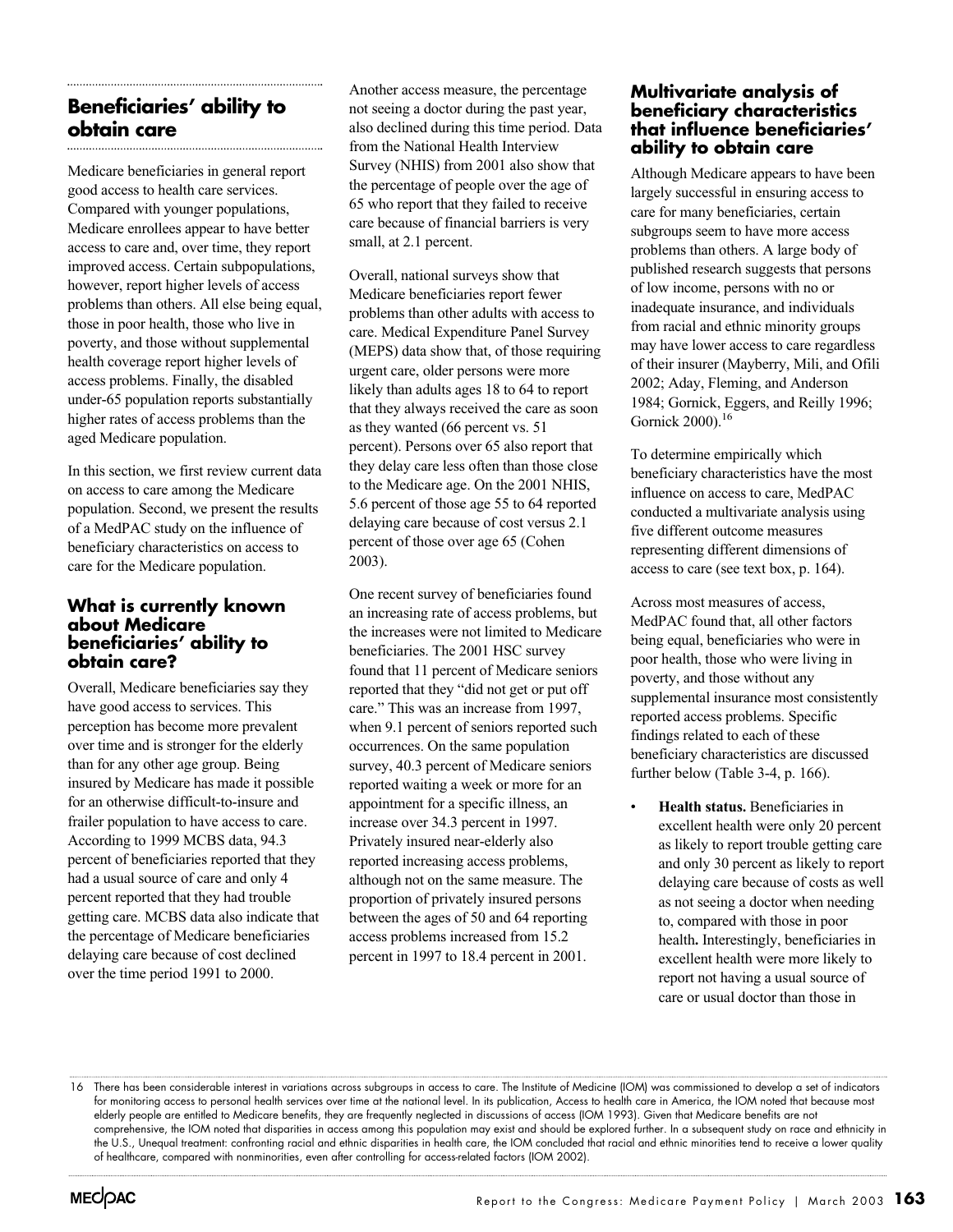## **Beneficiary characteristics and outcome measures in the MedPAC analysis**

To assess Medicare beneficiaries'<br>ability to obtain care, MedPAC<br>used beneficiaries' self-reports<br>of the following measures: (1) trouble ability to obtain care, MedPAC used beneficiaries' self-reports of the following measures: (1) trouble getting care; (2) delaying care because of costs; (3) having a health condition and needing to see a doctor but not seeing one; (4) having no usual source of care; and (5) having no usual doctor. Four years of Medicare Current Beneficiary Survey data (1996–1999) were pooled to yield a sample large enough to examine differences across subgroups of beneficiaries. The sociodemographic and other characteristics of Medicare beneficiaries examined in MedPAC's study include gender, race, age, living arrangements, income (income-topoverty ratio), insurance status, and prescription drug coverage (Table 3-3).

worse health. However, this finding may reflect the fact that such beneficiaries do not require many health services.

• **Supplemental insurance status**. A beneficiary's supplemental insurance status is also an important variable influencing self-reported access to care.17 All other factors being equal, beneficiaries with supplemental coverage were 13 to 75 percent as likely (depending on the type of additional coverage and the specific measure examined) to report access problems as beneficiaries with Medicare FFS coverage only. This result is not unexpected given the limits of the Medicare core benefit package and the cost-sharing

On each measure of access, MedPAC calculated two types of statistics for each subgroup of beneficiaries:

- the proportion who reported an access to care problem (*the unadjusted percentage*); and
- the likelihood of reporting an access problem after controlling for the remaining beneficiary characteristics listed in Table 3-4 (*the adjusted odds ratio*). For example, an adjusted odds ratio of 0.70 for delaying care among Hispanics can be interpreted as follows: all factors other than ethnicity held constant, Hispanics were 70 percent as likely as whites (the reference group) to report delaying care because of costs.  $\blacksquare$

requirements. Although representing only about 6 percent of beneficiaries in our sample, those with coverage limited to Medicare fee-for-service reported higher levels of access problems than any other aged beneficiary subgroup: 11.9 percent reported not seeing a doctor when necessary, 16.1 percent reported delaying care because of costs, 22.3 percent reported no usual source of care, and 27.9 percent reported no usual doctor.<sup>18</sup>

Although all forms of supplemental coverage improved Medicare beneficiaries' self-reported access to care, there was little difference in access to care based on the four types of supplemental insurance reported.

Medicare HMO beneficiaries reported better access than those with Medicare fee-for-service coverage only.

- **Income.** All other factors being equal, beneficiaries with the highest incomes were less likely to report access problems than those with lower incomes across most measures of self-reported access. Beneficiaries with the middle and highest incomes were about 75 percent as likely as beneficiaries at or below the poverty level to report not seeing a doctor when they needed to, not having a usual source of care, and not having a usual doctor. Beneficiaries with the middle and highest incomes were 25 to 50 percent as likely as beneficiaries at or below the poverty level to report delaying care because of costs. Finally, the poorest beneficiaries those below 50 percent of the poverty level—were a third more likely than those between 50 and 100 percent of the poverty level to report needing to see a doctor but not doing so. Other researchers have suggested that the role of income in influencing access to care, as well as receipt of appropriate care examined in other studies, may be related to factors such as better transportation, better environment, and additional resources that may be available to wealthier beneficiaries (Gornick 2000).
	- **Race/ethnicity and socioeconomic status.** Studies have found important differences in access by race/ethnicity and socioeconomic status (Schoen 1998; Fiscella 2000; MedPAC 2002; Gornick, Eggers, and Reilly 1996; Schulman et al. 1995; IOM 1993; IOM 2002). Race/ethnicity and socioeconomic status are closely intertwined, however, and it is often difficult to isolate their respective

17 We define someone as having supplemental insurance if they are enrolled in Medicare FFS and have either Medicaid, Medigap, or employer-sponsored insurance, or if they are in a Medicare HMO instead of Medicare FFS.

18 The 6 percent reflects 1996–1999 MCBS data, in contrast to 2000 data cited elsewhere in this report that suggest a higher proportion of Medicare beneficiaries having no supplemental insurance coverage.

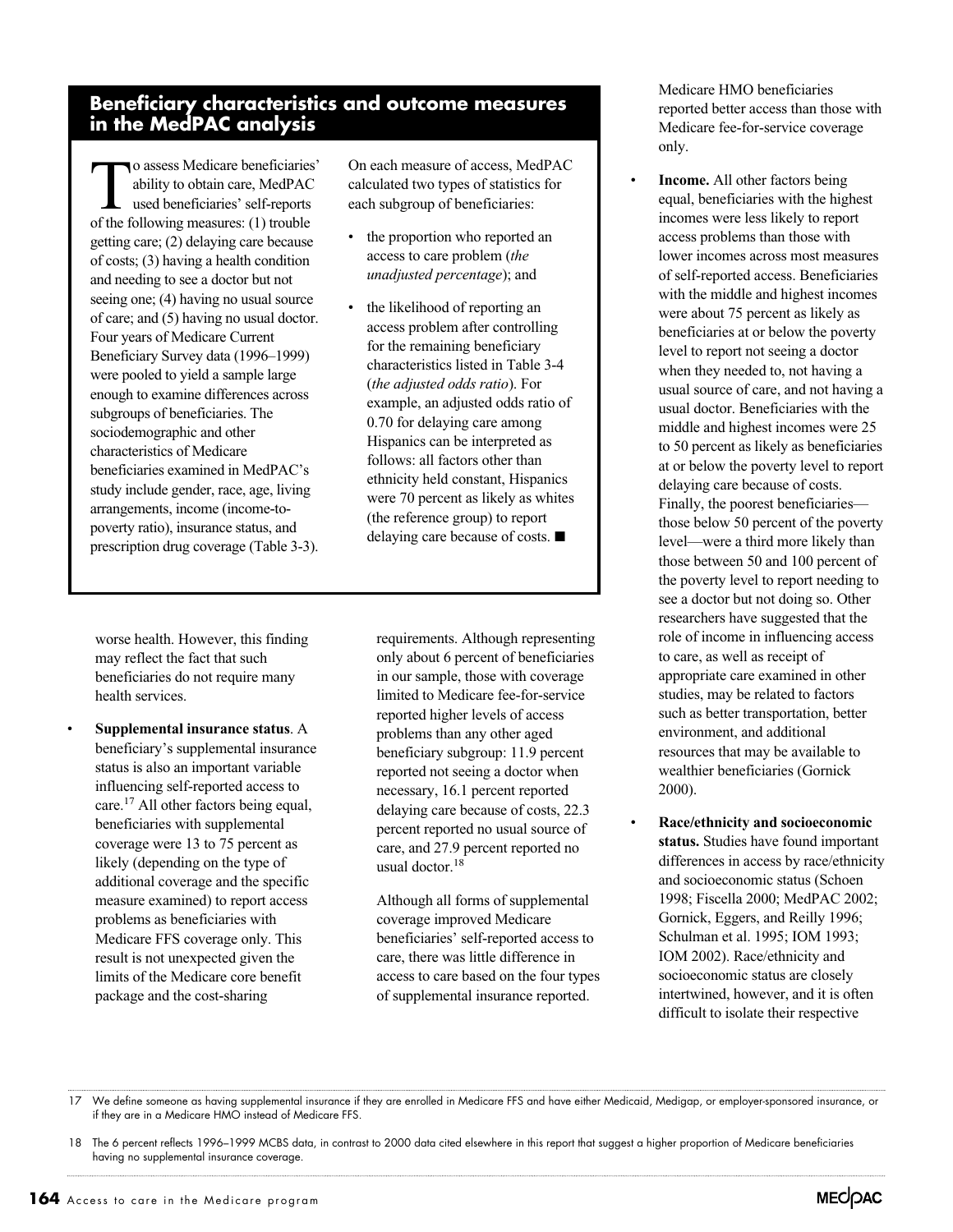roles in affecting access to care.19 Notably, in MedPAC's multivariate analysis, race and ethnicity receded in importance when other factors, such as income and health status, were taken into account. Specifically, race and ethnicity were not as consistent predictors of access problems as income, health status, or supplemental insurance status in four of the five access measures, but race and ethnicity were highly significant in influencing whether a beneficiary reported having a usual doctor. African Americans were one-and-ahalf times more likely than whites to report not having a usual doctor. Similarly, when all other factors were held constant, Hispanics were almost twice as likely as whites to report not having a usual doctor and almost one-and-a-half times as likely as whites to report not having a usual source of care. However, Hispanics were less likely than whites, when all other factors were statistically controlled, to report other access problems.

• **Education.** A beneficiary's education level influenced selfreported access measures in unanticipated ways. Specifically, beneficiaries with the highest education levels were most likely to report concerns with accessing care. Beneficiaries with a college education were 20 to 60 percent more likely to report having trouble getting care, delaying care because of costs, or not seeing a doctor when necessary. However, they were as likely as those with only a high school diploma to report both a usual source of care and a usual doctor. Perhaps this finding reflects the higher expectations of individuals who have higher education levels.



#### **Characteristics of the noninstitutionalized aged Medicare population, 1996–1999**

**Percent of the** 

| Characteristics                      | <b>Medicare population</b> |
|--------------------------------------|----------------------------|
| Total ( $N = 34,561$ )               | 100%                       |
| Sex                                  |                            |
| Male                                 | 42                         |
| Female                               | 58                         |
| Race/ethnicity                       |                            |
| White, non-Hispanic                  | 84                         |
| African American, non-Hispanic       | $\overline{7}$             |
| Hispanic                             | 6                          |
| Other                                | 3                          |
| Age                                  |                            |
| $65 - 74$                            | 50                         |
| $75 - 84$                            | 39                         |
| $85+$                                | 11                         |
| Health status                        |                            |
| Excellent/very good                  | 46                         |
| Good/fair                            | 48                         |
| Poor                                 | 6                          |
| Urbanicity                           |                            |
| Urban                                | 75                         |
| Rural                                | 25                         |
| Living arrangement                   |                            |
| Alone                                | 32                         |
| With spouse                          | 53                         |
| With others                          | 14                         |
| Education                            |                            |
| No high school diploma               | 36                         |
| High school diploma only             | 31                         |
| Some college or more                 | 33                         |
| Income to poverty ratio <sup>1</sup> |                            |
| $<$ .5 extreme poverty               | 5                          |
| .5-1 poverty                         | 15                         |
| $1-2$ low income                     | 33                         |
| 2-4 middle income                    | 32                         |
| 4+ high income                       | 15                         |
| Supplemental insurance status        |                            |
| Medicare only                        | 6                          |
| Medicare and Medicaid                | 10                         |
| Medicare and Medigap                 | 27                         |
| Medicare and employer-sponsored      | 38                         |
| Health maintenance organization      | 16                         |
| Other <sup>2</sup>                   | 3                          |
| Prescription drug coverage           |                            |
| Yes                                  | 72                         |
| No                                   | 28                         |

Note: All end-stage renal disease beneficiaries and institutionalized beneficiaries are excluded from the analysis. <sup>1</sup>Calculated by dividing self-reported family income by the poverty threshold. 2Other includes Medicare and Department of Defense, and Medicare and Department of Veterans Affairs.

Source: Medicare Current Beneficiary Survey, Access to Care, and Cost and Use files, 1996–1999 combined.

19 Since socioeconomic data are unavailable in the Medicare administrative databases, race and ethnicity are often used as proxies, although they have been shown to represent different issues. When socioeconomic data have been used in Medicare studies, they are often reported as ecologic variables using ZIP code level information which may not necessarily correlate to the income of the specific individual included in the study. A major advantage in using MCBS data, therefore, is the availability of both race/ethnicity and individual income data.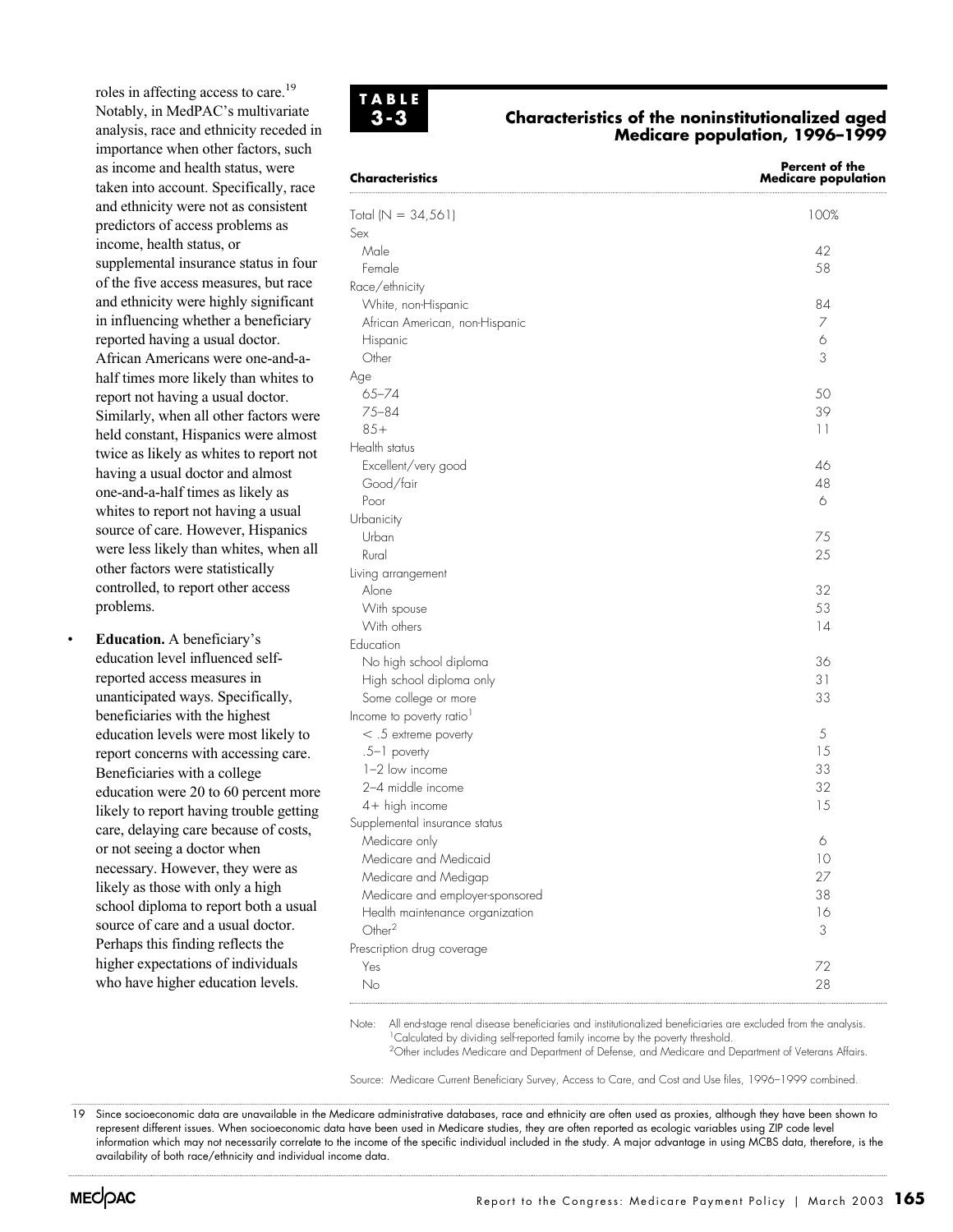| Characteristic               |                              | Had trouble<br>getting care       |                              | Delayed care<br>because of<br>cost |                              | Aged Medicare population reporting access to care problems, by beneficiary characteristics, 1996–1999<br>Needed to<br>see doctor<br>but did not |                       | No usual<br>source of             |                              | No usual<br>doctor                |
|------------------------------|------------------------------|-----------------------------------|------------------------------|------------------------------------|------------------------------|-------------------------------------------------------------------------------------------------------------------------------------------------|-----------------------|-----------------------------------|------------------------------|-----------------------------------|
|                              | <b>Unadjusted</b><br>percent | Odds ratio <sup>1</sup>           | <b>Unadjusted</b><br>percent | Odds ratio <sup>1</sup>            | <b>Unadjusted</b><br>percent | Odds ratio <sup>1</sup>                                                                                                                         | Unadjusted<br>percent | Odds ratio <sup>1</sup><br>care   | <b>Unadjusted</b><br>percent | Odds ratio <sup>1</sup>           |
| $\overline{\overline{z}}$    | 2.4                          | $\underset{\textstyle\sum}{\leq}$ | 5<br>4                       | $\sum_{i=1}^{\infty}$              | 6.7                          | $\underset{\textstyle\sum}{\leq}$                                                                                                               | $\overline{\circ}$    | $\underset{\textstyle\sum}{\leq}$ | $\overline{\circ}$           | $\underset{\textstyle\sum}{\leq}$ |
| Sex                          |                              |                                   |                              |                                    |                              |                                                                                                                                                 |                       |                                   |                              |                                   |
| Male (R)                     | $2.\overline{5}$<br>2.5      | $\frac{0}{1}$ .09                 | $\frac{6}{3}$                | $\overline{\phantom{0}}$ .         | $\overline{\circ}$           | $\overline{\phantom{0}}$ .                                                                                                                      | 7.0                   | $\overline{\phantom{0}}$ .        | 10.8                         | $\supseteq$                       |
| Female                       |                              |                                   | 5.0                          | $1.20*$                            | 7.2                          | $1.16*$                                                                                                                                         | 5.5                   | $0.68*$                           | 7.9                          | $0.61*$                           |
| Race                         |                              |                                   |                              |                                    |                              |                                                                                                                                                 |                       |                                   |                              |                                   |
| White (R)                    | 2.2<br>$3.\overline{6}$      | $\frac{10}{10}$                   | 4.2                          | 0.85<br>$\overline{0}$ .           | $\frac{8}{10}$<br>6.5        | 0.99<br>$\overline{0}$ .                                                                                                                        | 5.7                   | 1.07<br>$\bigcirc$                | 7.9<br>15.8                  | $.54*$<br>$\circ$                 |
| African American<br>Hispanic | $\frac{3}{4}$                | 0.96                              | 7.1                          | $0.70*$                            | $7.\overline{3}$             | 0.79*                                                                                                                                           | 50<br>$\circ$         | $1.42*$                           | 17.0                         | $1.84*$                           |
|                              |                              |                                   |                              |                                    |                              |                                                                                                                                                 |                       |                                   |                              |                                   |
| 65-74 (R)<br>Age             | 2.6                          | $\overline{C}$                    | 5.3                          | $\overline{0}$ .                   | 7.4                          | $\overline{a}$                                                                                                                                  | $\sim$                | $\overline{0}$ .                  | $\infty$<br>$\infty$         | $\overline{0}$ .                  |
| 75-84                        |                              |                                   | $\overline{4}$               | $0.66*$                            | $\overline{\circ}$           | $0.75*$                                                                                                                                         | 5.6                   | $0.85*$                           | 8.4                          | $0.85*$                           |
| $85 +$                       | $2.2$<br>$2.2$               | $0.82*$<br>0.71*                  | $\infty$<br>$\sim$           | $0.34*$                            | $\circ$                      | $0.67*$                                                                                                                                         | 5.7                   | $0.71*$                           | $\frac{5}{8}$                | $0.72*$                           |
| Health status                |                              |                                   |                              |                                    |                              |                                                                                                                                                 |                       |                                   |                              |                                   |
| Excellent/very good          | $\frac{1}{1}$                | $0.19*$                           | $\infty$<br>$\sim$           | $0.30*$                            | $\frac{1}{2}$                | $0.32*$                                                                                                                                         | 7.8                   | $1.94*$                           | 10.5                         | $1.56*$                           |
| Good/fair                    | $2.5$<br>$7.8$               |                                   | 5.3                          | $0.51*$                            | $4.\overline{8}$             | $0.52*$                                                                                                                                         | 4.5                   | 0.97                              | $5\overline{6}$              | 0.92                              |
| Poor (R)                     |                              | $0.32*$                           | 11.3                         | $\overline{C}$                     | 77                           | $\overline{C}$                                                                                                                                  | 5.1                   | $\overline{C}$                    | 9.5                          | $\overline{C}$                    |
| Urbanicity                   |                              |                                   |                              |                                    |                              |                                                                                                                                                 |                       |                                   |                              |                                   |
| Urban (R)                    |                              | $\overline{C}$                    | $\frac{1}{4}$                | $\supseteq$                        | 6.4                          | $\overline{\phantom{0}}$ .                                                                                                                      | 5.8                   | $\overline{C}$                    | $\odot$                      | $\overline{0}$ .                  |
| <b>Rural</b>                 | $2.5$<br>2.0                 | 0.86                              | 5.8                          | 1.09                               | 5.6                          | 1.12                                                                                                                                            | $\overline{7}$ .0     | 0.99                              | $\circ$                      | 0.94                              |
| Living arrangement           |                              |                                   |                              |                                    |                              |                                                                                                                                                 |                       |                                   |                              |                                   |
| Alone (R)                    |                              |                                   | 5.3                          | $\overline{a}$                     | $\overline{C}$               | $\overline{0}$ .                                                                                                                                | 6.9                   | $\overline{a}$                    | 10.2                         | $\overline{0}$ .                  |
| With spouse                  | $0.97$<br>$-9.7$             | $-0.79$<br>$-1.19$                | $3.5$<br>$6.5$               | $0.79*$                            | $6.3$<br>$8.0$               | 0.95                                                                                                                                            | 5.7                   | $0.69*$                           | $\angle$                     | $0.68*$                           |
| With others                  |                              |                                   |                              | 0.89                               |                              | 0.94                                                                                                                                            |                       | 0.95                              | $\frac{1}{1}$                | 0.90                              |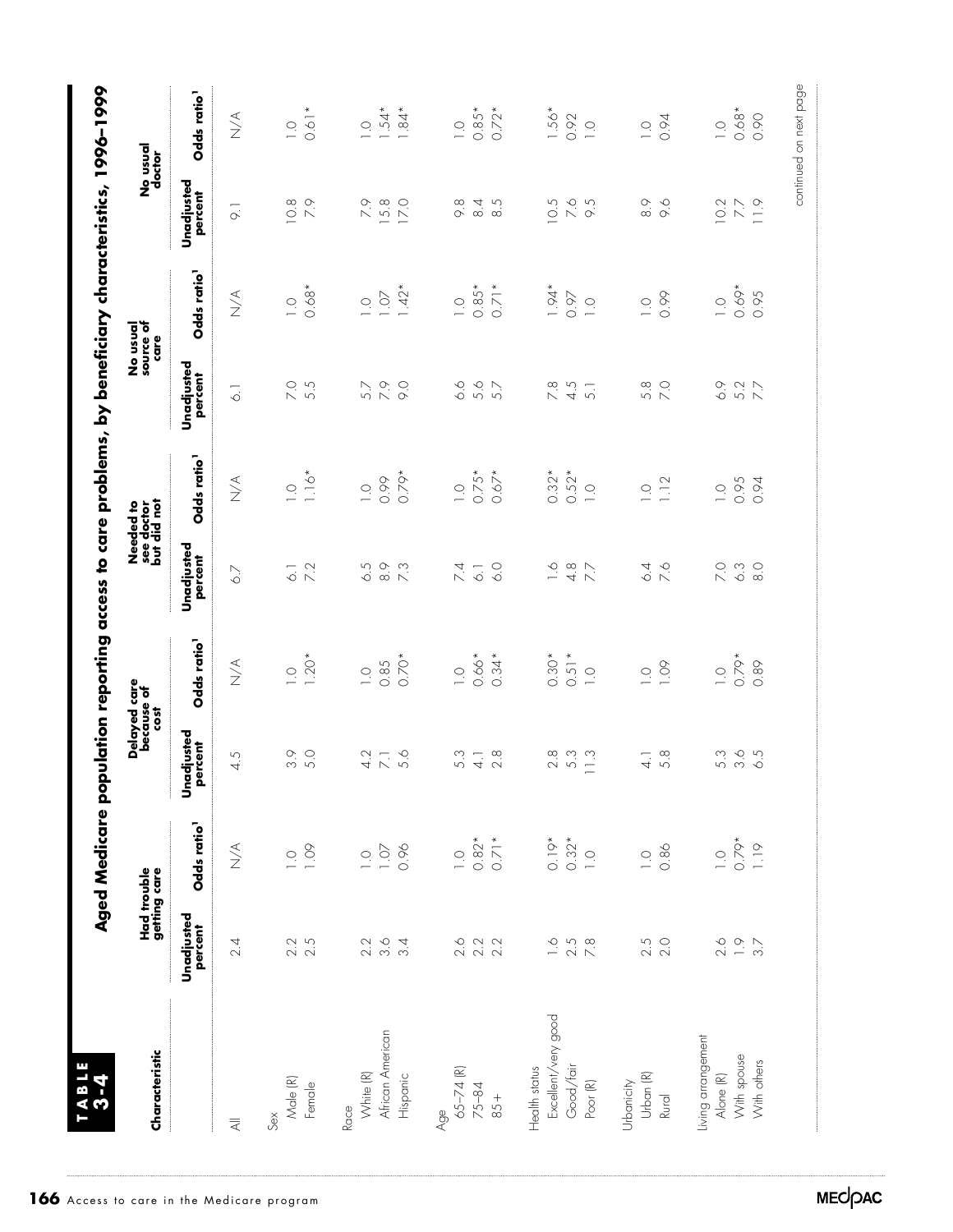|                                          |                       | Had trouble<br>getting care | Delayed care<br>because of          | <b>COST</b>                       |                       | Needed to<br>see doctor<br>but did not |                          | No usual<br>source of<br>care |                                       | No usual<br>doctor      |
|------------------------------------------|-----------------------|-----------------------------|-------------------------------------|-----------------------------------|-----------------------|----------------------------------------|--------------------------|-------------------------------|---------------------------------------|-------------------------|
|                                          | Unadjusted<br>percent | Odds ratio <sup>1</sup>     | adjusted<br>percent<br>š            | Odds ratio <sup>1</sup>           | Unadjusted<br>percent | Odds ratio <sup>1</sup>                | Unadjusted<br>percent    | Odds ratio <sup>1</sup>       | Unadjusted<br>percent                 | Odds ratio <sup>1</sup> |
| No high<br>Education                     |                       |                             |                                     |                                   |                       |                                        |                          |                               |                                       |                         |
| school diploma                           | 2.8                   | 1.16                        | 6.7                                 | $1.46*$                           | $\overline{\circ}$    | $1.19*$                                | 7.3                      | $\frac{1}{1}$                 | $\frac{1}{10}$                        | 1.09                    |
| diploma only (R)<br>High school          | $\frac{8}{1}$         | $\overline{a}$              | 4<br>က                              | $\bigcirc$                        | 59                    | $\bigcirc$                             | 57                       | $\overline{a}$                | $\sim$<br>$\infty$                    | $\overline{a}$          |
| Some college<br>or more                  | 2.5                   | $1.60*$                     | 3.2                                 | $38*$<br>$\overline{\phantom{0}}$ | $\overline{\circ}$    | $21*$                                  | 5.1                      | 0.92                          | $\overline{A}$<br>$\overline{\wedge}$ | 0.92                    |
| Income to poverty ratio <sup>2</sup>     |                       |                             |                                     |                                   |                       |                                        |                          |                               |                                       |                         |
| $<$ .5 extreme poverty                   | 3.9                   | 0.00                        | S.<br>$\infty$                      | 1.15                              | $\Xi$                 | $1.34*$                                | $\frac{8}{8}$            | $\frac{1}{1}$                 | 5.6                                   | 1.19                    |
| .5-1 poverty (R)                         | $\frac{1}{3}$         | $\overline{a}$              | $\overline{\circ}$                  | $\overline{0}$ .                  | $\odot \atop \odot$   | $\overline{C}$                         | 8.2                      | $\overline{a}$                | 13.3                                  | $\overline{C}$          |
| $1-2$ low income                         | 2.2                   | 0.86                        | 5.7                                 | 0.89                              | $\overline{C}$        | 0.92                                   | 6.5                      | 0.89                          | $\circ$                               | $0.85*$                 |
| 2-4 middle income                        | $\frac{1}{1}$         | 0.90                        | 2.6                                 | 0.51                              | 5.6                   | $0.80*$                                | $\frac{6}{4}$            | $0.74*$                       | $\overline{C}$                        | $0.74*$                 |
| 4+ high income                           | $\overline{2}$ .      | 1.00                        | $\frac{3}{2}$                       | $0.25*$                           | $\overline{5}$        | $0.74*$                                | 4.9                      | $0.72*$                       | $\frac{8}{6}$                         | $0.72*$                 |
| Supplemental insurance status            |                       |                             |                                     |                                   |                       |                                        |                          |                               |                                       |                         |
| Medicare only (R)                        | 4.1                   | $\supseteq$                 | 16.1                                | $\overline{a}$                    | $\frac{1}{1}$         | $\overline{0}$                         | 22.3                     | $\overline{a}$                | $\circ$<br>27.                        | $\overline{a}$          |
| Medicare and                             |                       |                             |                                     |                                   |                       |                                        |                          |                               |                                       |                         |
| Medicaid                                 | 4.5                   | 0.92                        | $\circ$<br>$\overline{\phantom{0}}$ | $0.43*$                           | $\frac{6}{2}$         | $0.74*$                                | $\overline{\mathcal{N}}$ | $0.29*$                       | S<br>$\sim$                           | $0.36*$                 |
| Medicare and<br>Medigap                  | $\frac{3}{2}$         | $0.33*$                     | 3.8                                 | $0.30*$                           | 5.6                   | $0.53*$                                | 5.9                      | $0.29*$                       | 7.7                                   | $0.29*$                 |
| Medicare and                             |                       |                             |                                     |                                   |                       |                                        |                          |                               |                                       |                         |
| employer-sponsored<br>Health maintenance | $\geq$                | $0.49*$                     | 2.9                                 | ×<br>$\overline{0.3}$             | $\overline{\circ}$    | $0.66*$                                | $\sim$<br>5              | $0.28*$                       | 7.0                                   | $0.26*$                 |
| organization                             | 3.6                   | 1.04                        | 2.7                                 | $0.27*$                           | $\overline{\circ}$    | $0.66*$                                | 2.7                      | $0.13*$                       | 5.4                                   | $0.17*$                 |
| Prescription drug coverage               |                       |                             |                                     |                                   |                       |                                        |                          |                               |                                       |                         |
| Yes(R)                                   | 2.4                   | $\overline{a}$              | 3.6                                 | $\overline{a}$                    | 4.8                   | $\overline{C}$                         | 4.8                      | $\overline{a}$                | 2.9                                   | $\overline{a}$          |
| $\stackrel{\circ}{\geq}$                 | 2.4                   | 1.21                        | $\overline{\mathcal{Z}}$            | $1.42*$                           | 9.5                   | $1.17*$                                | 9.5                      | $1.20*$                       | 12.1                                  | 1.02                    |

Source: MCBS Access and Cost and Use files, 1996–1999 combined.

j

Source: MCBS Access and Cost and Use files, 1996-1999 combined.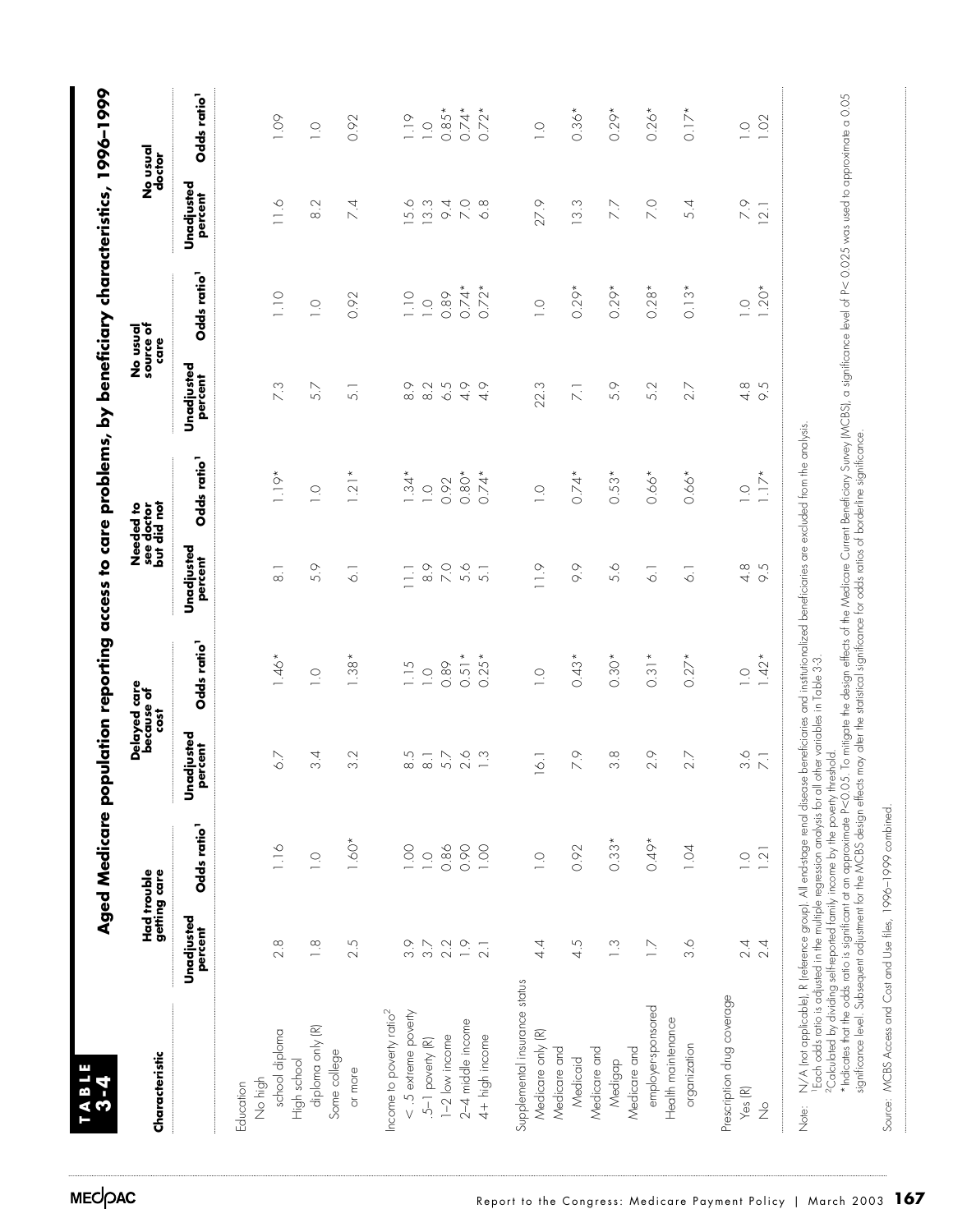• **Disabled.** MedPAC conducted a separate analysis to examine access to care among the disabled population. The analysis was also done using 1996–1999 pooled MCBS data. Compared with the aged Medicare population, the disabled under-65 population reported considerably higher access problems: 8.9 percent of the disabled versus 2.4 percent of the aged population reported trouble getting care; 19.8 percent versus 4.5 percent reported delaying care because of costs; 18.3 percent versus 6.7 percent reported not seeing a doctor when they needed to; and 16.3 percent versus 9.1 percent reported not having a usual doctor (data not shown). Similar proportions of each population reported no usual source of care.

## **Beneficiaries' ability to obtain appropriate care**

Up until this point, we have discussed whether the health system has the capacity to meet Medicare beneficiaries' current and future needs, and we have examined the experiences of different types of beneficiaries obtaining care. But just because beneficiaries are able to obtain care does not necessarily mean that they are obtaining *appropriate* care. Evaluating various measures of appropriate use of services we found:

many beneficiaries are not receiving preventive and primary care services that can help manage a condition that might otherwise result in an acute episode;

- some beneficiaries are ending up in the hospital with conditions that might have been prevented if their care had been managed more effectively; and
- trends in the types of ED services used and the types of beneficiaries who use them may suggest a lack of availability of ambulatory services elsewhere.

#### **Preventive and primary care services**

Use of preventive and primary care services known to be effective is one possible indicator of access to appropriate care.20 Declines in use of these services could signal that the Medicare population may have access problems. In addition, variations in use rates for these services by population subgroup might reveal disparities that do not appear in aggregate measures. For example, an annual influenza vaccination is recommended for all persons 65 years and older. However, in 2000, 70 percent of all white beneficiaries, 52 percent of African Americans, and 54 percent of Hispanics received flu shots (MCBS Access to care file 2000). Thus, significant portions of the elderly population are not receiving a service that could prevent one of the six leading causes of death among the elderly, and minorities seem to have the biggest gap between the amounts of recommended and received preventive services.

The Medicare population is also underusing preventive services for diabetes and other chronic conditions. One tool MedPAC has employed to monitor use of appropriate services is the

Access to Care for the Elderly Project  $(ACE–PRO)$  indicators.<sup>21</sup> MedPAC analysis of 1996–1999 MCBS Cost and Use files using these indicators revealed that only 46 percent of beneficiaries with diabetes received an eye exam at least once a year and only 41 percent received a test to measure glucose levels every six months. Although the number of beneficiaries obtaining these preventive tests has increased since that analysis, a significant number still do not receive the appropriate tests.22 Diabetic beneficiaries with no supplemental coverage were even less likely to receive appropriate preventive services (Table 3-5).

## **Preventable hospitalizations**

Some of the ACE–PRO indicators use measures of preventable hospitalizations to identify those beneficiaries who may not have received the right service. These measures are based on the premise that patients go to the emergency department or are admitted or readmitted to the hospital for some conditions, such as asthma, if they have not received appropriate primary care. Researchers have identified a number of conditions sensitive to ambulatory care, including congestive heart failure, pneumonia, asthma, diabetes, gastroenteritis, and dehydration (Rutstein et al. 1976, Billings et al. 1993, Epstein 2001). Table 3-5 contains two of these examples, including the percentage of Medicare beneficiaries with known angina who went to the ED three or more times in one year for cardiovascular-related diagnoses.

We know of no national or Medicarespecific benchmark that describes the right level of hospitalizations for these

- 20 A low or decreasing utilization rate for these services could be due to access barriers like the availability of providers or willingness to obtain care, or could indicate a problem with the quality of care—that is, the beneficiary did go to the physician, but did not receive the right test or vaccine. Therefore, it is important to use these indicators cautiously when making conclusions about access to care. Whether the problem is an access or quality concern, the level of coverage or payment for the service is an important concern.
- 21 The ACE–PRO indicators were developed by RAND for the Physician Payment Review Commission. The indicators use Medicare claims and enrollment data to identify whether patients with certain conditions have received the minimally necessary services (as defined by clinicians).
- 22 Data from the CMS quality improvement organization program show that the rates of provision of tests to measure glucose levels in a one-year period for the median state in 2000–2001 was 78 percent; 70 percent of the diabetics received an eye exam within a two-year period (Jencks SF, Huff EO, Cuerdon T 2003). One of the primary reasons for this difference in rates between the ACE–PRO and the CMS data is that the time frames differ. The CMS data reported on rates of provision across a one-year period for glucose testing and the ACE–PROs used a six-month period. For eye exams, CMS used a two-year period while the ACE–PROs were based on a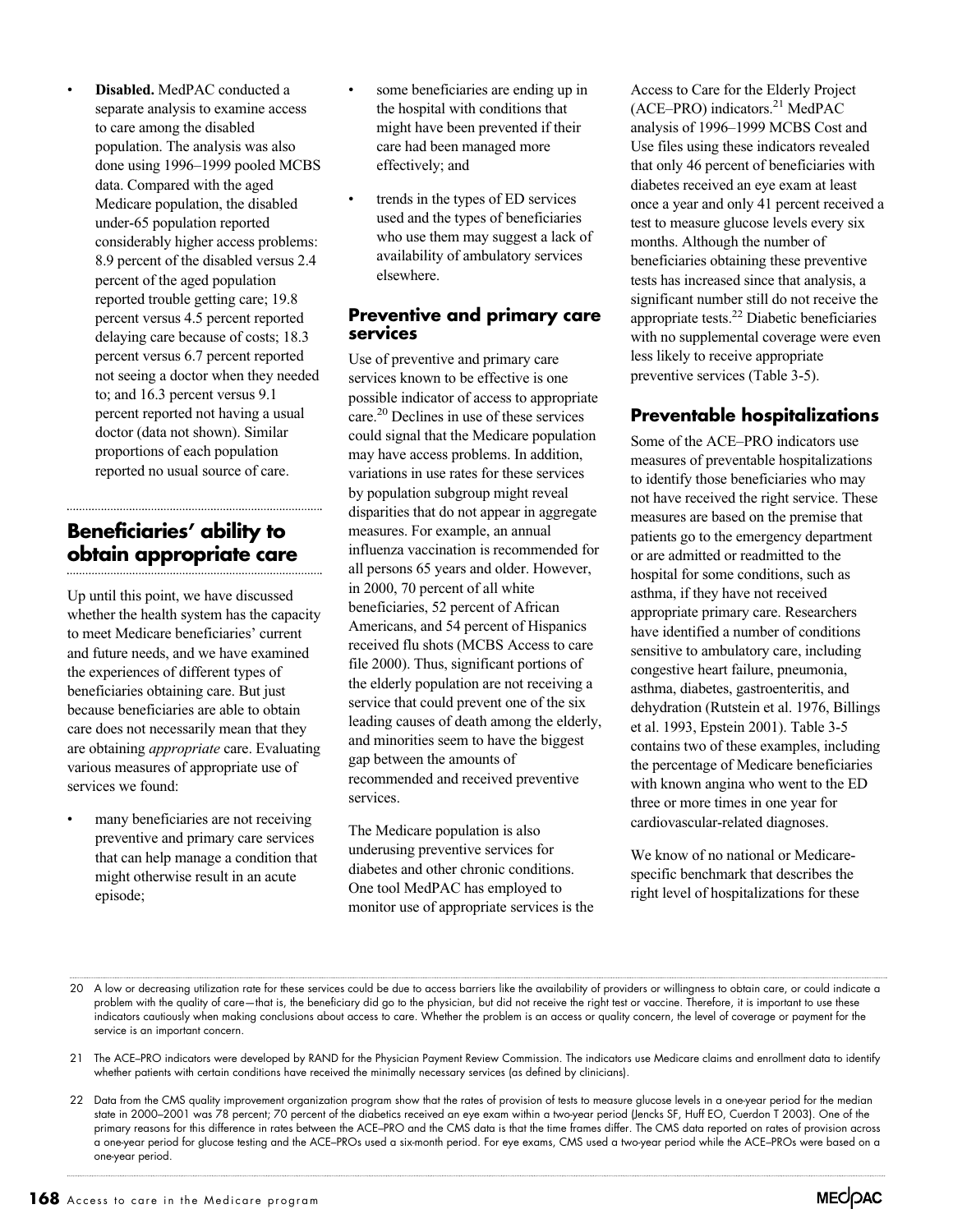#### **Share of beneficiaries using selected clinically necessary services, by supplemental coverage**

| Indicators                                                                                     | Total    | No<br>supplemental<br>coverage | Some<br>supplemental<br>coverage |
|------------------------------------------------------------------------------------------------|----------|--------------------------------|----------------------------------|
| Use of necessary care for specific conditions                                                  |          |                                |                                  |
| Eye exam every year for patients with diabetes<br>Glycosylated hemoglobin or fructosamine test | 46.0%    | 29.9%                          | 47 1%                            |
| every six months for patients with diabetes<br>Follow-up visit within four weeks of initial    | 41.3     | 36.3                           | 41.7                             |
| diagnosis of gastrointestinal bleeding<br>Arthroplasty or internal fixation of hip during      | 72.2     | 54.0                           | 73.3                             |
| hospital stay for hip fracture                                                                 | 88.9     | 80.0                           | 89.7                             |
| Incidence of avoidable outcomes                                                                |          |                                |                                  |
| Among patients with known diabetes:<br>admissions for hyperosmolar or ketotic coma             | $\cap$ 1 | 06                             | $\cap$ 1                         |
| Among patients with known angina:<br>three or more emergency room visits for                   |          |                                |                                  |
| cardiovascular-related diagnoses in one year                                                   | 52       | 60                             | 52                               |

Source: MedPAC analysis of the 1996–1999 Medicare Current Beneficiary Survey Cost and Use files using the Access to Care for the Elderly Project Indicators.

conditions. However, some studies in the Veterans Health Administration system and specific geographic regions have used clinical protocols and medical record reviews to establish rates of preventable hospitalizations for a variety of conditions.

In 1997, a study authored by researchers from NCHS reported that in 1990 almost half of all potentially avoidable hospitalizations were for those aged 65 and over (Pappas et al. 1997). For persons over 65, 15 percent of adjusted total discharges were for potentially avoidable hospitalizations. The rate of potentially avoidable hospitalizations for persons in this study aged 45 to 64 was 10 percent of adjusted total discharges. Most of these hospitalizations for those over 65 were for congestive heart failure (40 percent) and pneumonia (35 percent).

MedPAC analysis of unpublished national estimates for 1999 from the Healthcare Cost and Utilization Project of the Agency for Healthcare Research and Quality (AHRQ) shows that of the total potentially avoidable hospitalizations for conditions identified by AHRQ as "prevention quality indicators," five conditions accounted for 88 percent of all of the potentially avoidable hospitalizations for those over 65. Those conditions were: congestive heart failure (30 percent), bacterial pneumonia (25

percent), chronic obstructive pulmonary disease (16 percent), urinary tract infections (9 percent), and dehydration (8 percent).

#### **Emergency department use**

Medicare beneficiaries use EDs more often than people under 65 who are not eligible for Medicare, with the oldest beneficiaries and minorities using them more than other beneficiaries. This care appears to be appropriate on one level; the proportion of visits assessed as "nonurgent" at the time of admission among the elderly is quite low.<sup>23</sup> However, this use of EDs may also indicate that these beneficiaries are not getting appropriate care elsewhere that might have prevented the need for an ED visit. NCHS analysis of patient characteristics that act as barriers to obtaining care show that high users of EDs are more likely to report no usual doctor and no usual source of care. Because much of the increase in the use of EDs by older Americans in the 1990s was to treat illness or complications of medical treatment, including problems with medications, older Americans may not be using a regular source of care to continually monitor and manage their health conditions.

Emergency care is essential when people become critically ill and becomes increasingly important as people age. Slightly more than 20 percent of all adults over the age of 18 in the United States had one or more ED visit in 2000 (NCHS 2002). However, more than 25 percent of people age 75 and older had at least one ED visit in 2000 and people 75 and older were almost twice as likely as those age 55 to 64 to have two or more visits to the ED. Data collected by NCHS in the National Hospital Ambulatory Medical Care Survey  $(NHAMCS)^{24}$  have explored

<sup>23</sup> Data from the 2000 NHAMCS show that, for those visits for which the immediacy of care need was known, the proportion of visits that were "nonurgent" decreases with age: For people age 75 and older, 5.3 percent of visits were nonurgent, compared with 5.8 percent for visits by those age 65 to 74, and 9.0 percent for people age 45 to 64 (McCaig and Ly 2002). Nonurgent is defined in the survey as "a visit in which the patient should be seen within 121 minutes to 24 hours." This definition is stricter—care needed within two hours or less—than the standard used by some health systems for their urgent care protocols.

<sup>24</sup> This survey has been conducted annually by NCHS since 1992. This survey obtains detailed data on all ED and outpatient visits, for all patients, provided in non-Federal, short-stay hospitals providing general (medical or surgical) care (Burt and McCaig 2001). This makes it a particularly valuable source for comparing the use of EDs across all populations, and over time. Because the survey is based on visits, rather than people, however, the rates cannot fully explain variations in the use of ED services. Each visit is an independent observation, and visits by a particular individual cannot be linked.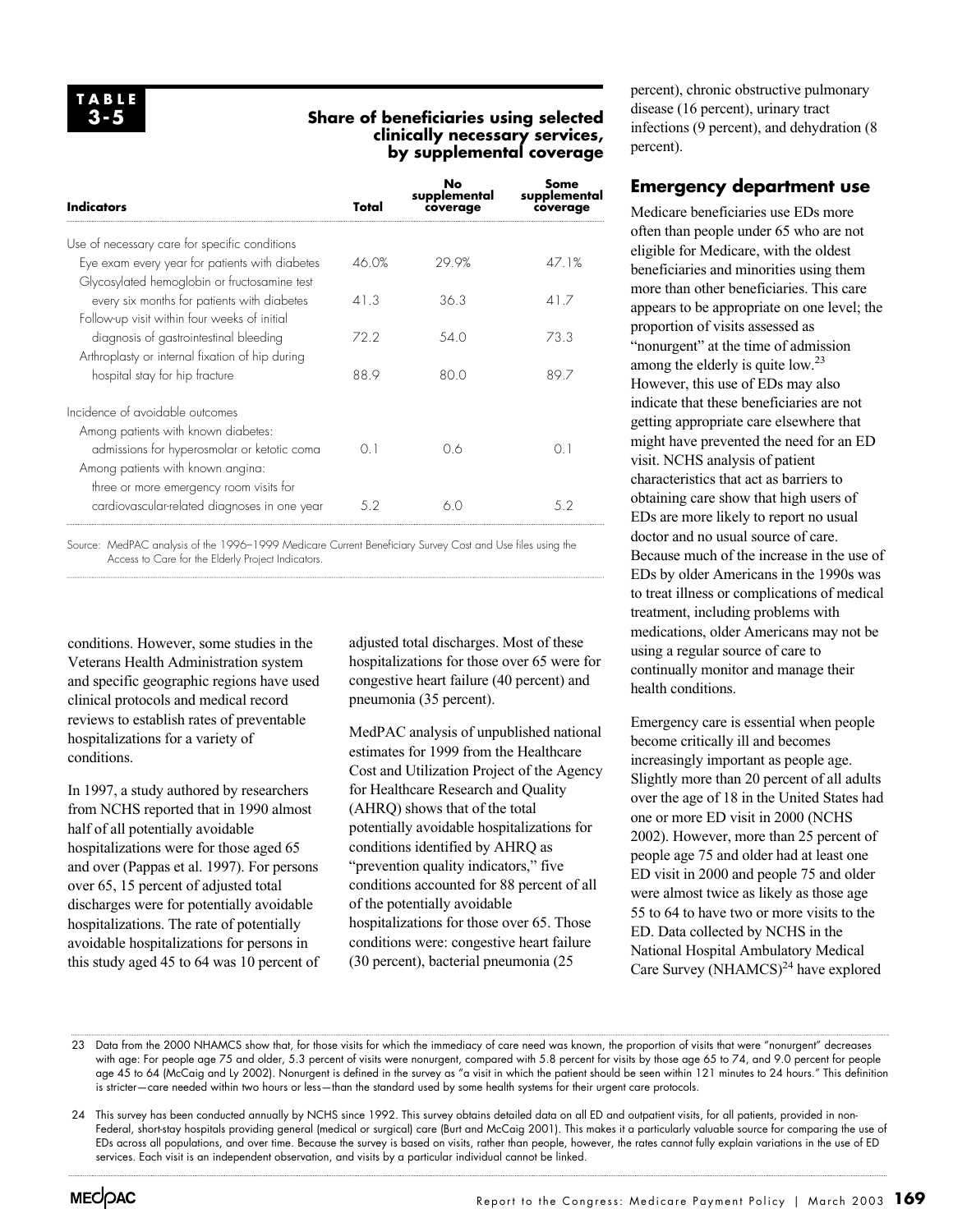the use of ED services in depth (Burt and McCaig 2001; McCaig and Ly 2002). $25$ Several issues related to access to care emerge from the analysis of these data.

- **Beneficiaries used the ED for urgent care.** Beneficiaries tend to use ED care for care related to existing medical conditions that have reached the stage where urgent care is necessary. The illness-related visit rates, as compared with visits for injuries, for persons over 65 as a whole increased by 21 percent between 1992 and 1999. It appears that these ED users were under some type of medical treatment and were taking an increasing number of prescription drugs. During this period, the rate of visits caused by adverse effects from medical treatment increased from 4.8 to 10.2 visits per 1,000 persons per year and the rate of visits in which 5 or more prescription drugs were mentioned in the visit record increased by 59 percent.
- **ED use varies with beneficiaries' characteristics.** African Americans and beneficiaries with Medicaid coverage (a poorer population) use EDs to a greater extent than other Medicare populations. MedPAC analysis of several years of MCBS data also show that the oldest beneficiaries, those with end-stage renal disease, disabled beneficiaries, and those using some type of nursing facility care were also heavier users of EDs.

These data cannot provide the level of information required to evaluate how care management could mediate beneficiaries' need for emergency services. It is very

difficult to distinguish between use of services that is necessary and appropriate and use of services that may be necessary but could have been avoided with appropriate primary care or better management of complex medical conditions. However, lack of access to appropriate care management for vulnerable populations may contribute to acute episodes that require visits to the  $ED<sup>26</sup>$ 

## **Conclusion**

Our analysis finds no widespread problems in beneficiaries' access to care. On some important measures, beneficiaries enjoy better access to services than is the case for older adults not yet eligible for Medicare. There are, however, some areas of concern regarding the availability of appropriate, effective services for a growing beneficiary population that the Commission will monitor closely. First, recent research suggests that some physicians in Medicare's fee-for-service program are becoming more selective about the patients they accept into their practices. This selectivity does not appear to be targeted exclusively to Medicare beneficiaries, but trends in physician participation in Medicare and in beneficiaries' ability see physicians on a timely basis are important indicators to track. Second, there is some evidence that patients with particularly complex care needs may have problems gaining access to appropriate post-acute care services. It will be important to monitor the effect that

delayed placement in skilled nursing care may have on patients with more complex needs.

Advances in medical technology and improvements in the management of complex health care problems may change the landscape of the health care services people use. If current trends persist, however, the beneficiary population will not only be larger, but it will also include a growing number of disabled beneficiaries, people over age 85, more minorities, and more women living alone. These beneficiary groups are currently among the most vulnerable, in terms of prevalence of serious chronic conditions, low incomes, and adequate supplemental insurance. MedPAC analysis also shows that they are more likely than other beneficiaries to report problems across measures of access to care. MedPAC will continue to monitor these and other Medicare beneficiaries' access to care issues to evaluate whether the health care system is responding to their health care needs.

Finally, closer examination of data on the use of health services across populations suggests the importance of focusing not only on access to care, but on access to the right kind of care, in the right setting. The evidence suggests a need to evaluate whether better access to appropriate preventive and primary care, as well as better management of complex chronic illnesses, might help prevent or delay serious complications, including the need for emergency services and subsequent inpatient care.  $\blacksquare$ 



<sup>25</sup> The 2001 NCHS report on ED trends examined data from the NHAMCS from 1992 to 1999 and also drew on NHIS and Medicare data to explore some of the trends identified in the analysis of ED service use (Burt and McCaig 2001). Unless noted otherwise, NCHS analysis of ED use rates discussed here is drawn from Burt and McCaig, 2001.

<sup>26</sup> Recent research points to ways that care managed outside the ED can prevent the need for ED visits. See, for example, Coleman EA, Eilersten TB, Kramer AM et al. Reducing emergency visits in older adults with chronic illness, Effective Clinical Practice. March–April 2001, Vol. 4, No. 2, p. 49–57.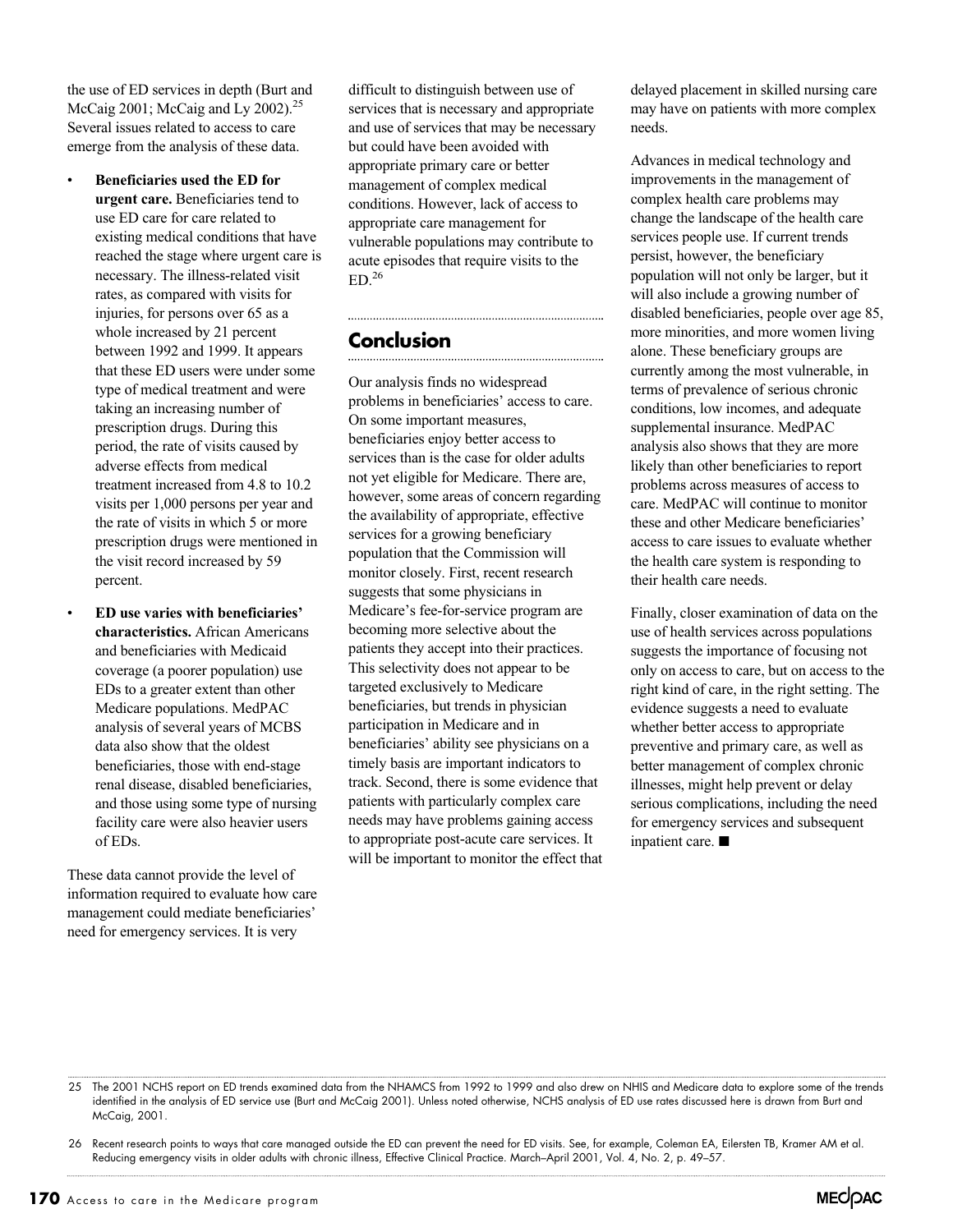## **References**

Aiken LH, Clarke SP, Sloane DM, Sochalski J. Hospital nurse staffing and patient mortality, nurse burnout, and job dissatisfaction, Journal of the American Medical Association. October 23/30, 2002, Vol. 288, No. 16, p. 1987–1993.

Aday LA, Fleming R, Anderson R. Access to medical care in the U.S.: who has it, who doesn't? Chicago (IL), Pluribus Press, Inc. and the University of Chicago. 1984.

Berliner HS, Ginzberg E. Why this hospital nursing shortage is different, Journal of the American Medical Association. December 4, 2002, Vol. 288, No. 21, p. 2742–2745.

Billings J, Zeitel L, Lukomnik L, et al. Impact of socioeconomic status on hospital use in New York City, Health Affairs. Spring 1993, Vol. 12, No. 1, p. 162–173.

Bureau of Health Professions, Health Resources and Services Administration, Department of Health and Human Services. Projected supply, demand, and shortages of registered nurses: 2000–2020. Washington (DC), Bureau of Health Professions. July 2002.

Burt CW, McCaig LF. National Center for Health Statistics. Trends in hospital emergency department utilization: United States, 1992–99, Vital and Health Statistics. November 2001, Series 13, No. 150.

Cohen A, National Center for Health Statistics data. E-mail communication with Jill Bernstein. Hyattsville (MD). January 2003.

Epstein AJ. The role of public health clinics in preventable hospitalizations among vulnerable populations, Health Services Research. June 2001, Vol. 36, No. 2, p. 405–420.

Federal Interagency Forum on Aging-Related Statistics. Older Americans 2000: key indicators of well-being. Available at www.agingstats.gov/chartbook2000.

First Consulting Group. The healthcare workforce shortage and its implications for America's hospitals. Unpublished slide show. Prepared Fall 2001. (Results from a survey of hospital administrators commissioned by The American Hospital Association, the Association of American Medical Colleges, the Federation of American Hospitals and the National Association of Public Hospitals and Health Systems.)

Fiscella K, Franks P, Gold MR, Clancy CM. Inequality in quality: addressing socioeconomic, racial and ethnic disparities in health care, Journal of the American Medical Association. May 17, 2000, Vol. 283, No. 19, p. 2579–2584.

Foote SM, Hogan C. Disability profile and health care costs of Medicare beneficiaries under age sixty-five, Health Affairs. November/December 2001, Vol. 20, No. 6, p. 242–253.

Freedman VA, Martin LG, Schoeni RF. Recent trends in disability and functioning among older adults in the United States: a systematic review, Journal of the American Medical Association. December 25, 2002, Vol. 288, No. 24, p. 3137–3146.

Gornick ME, Eggers PW, Reilly TW, et al. Effects of race and income on mortality and use of services among Medicare beneficiaries, New England Journal of Medicine. September 12, 1996, Vol. 335, No. 11, p. 791–799.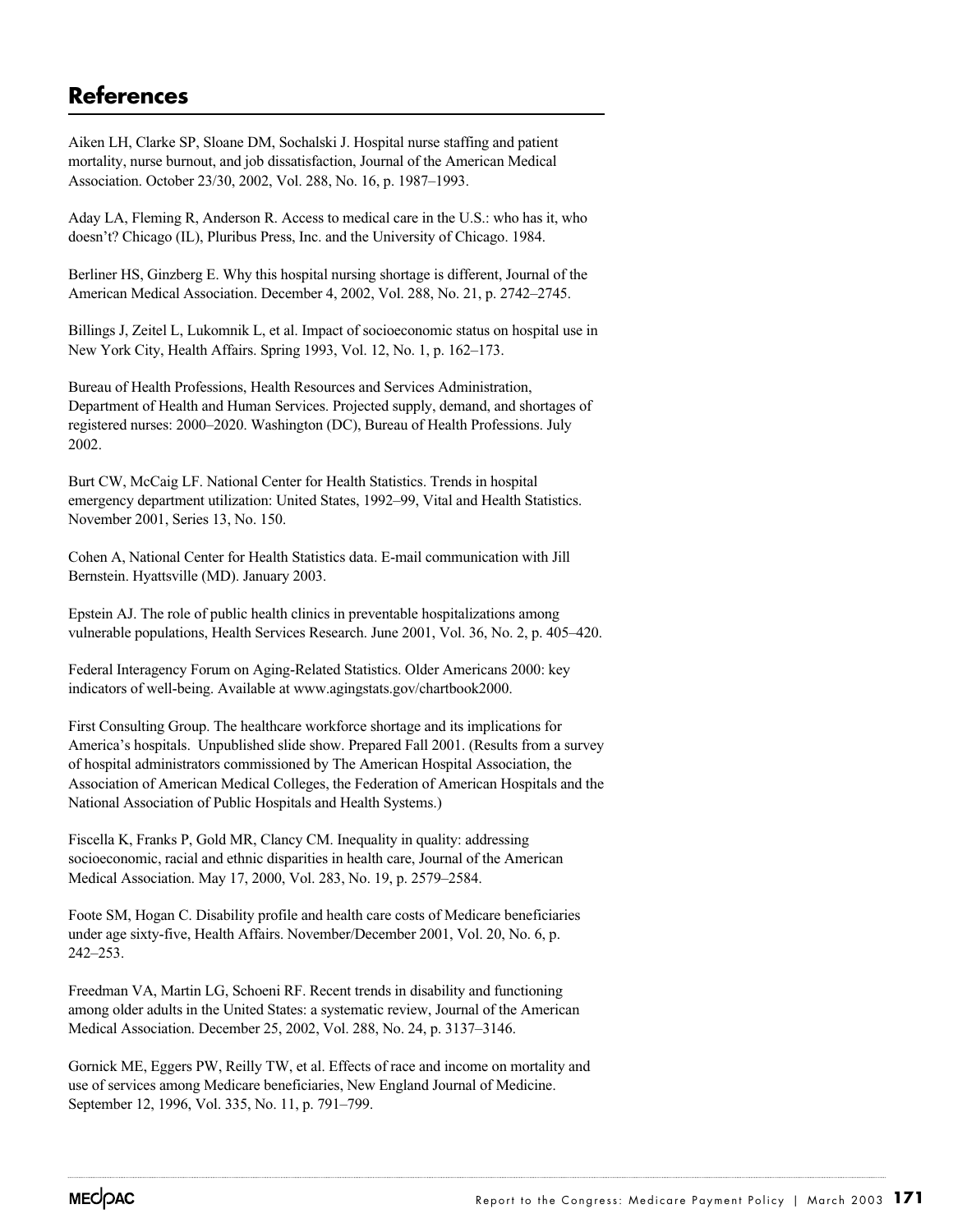Gornick ME. Disparities in Medicare services: potential causes, plausible explanations and recommendations, Health Care Financing Review. Summer 2000, Vol. 21, No. 4, p. 23–43.

Institute of Medicine. Access to health care in America. Washington (DC), National Academy Press. 1993.

Institute of Medicine. Unequal treatment: confronting racial and ethnic disparities in health care. Washington (DC), National Academy Press. 2002.

Jencks SF, Huff ED, Cuerdon T. Change in the quality of care delivered to Medicare beneficiaries, Journal of the American Medical Association. January 15, 2003, Vol. 289, No. 3, p. 305–311.

Mayberry RM, Mili F, Ofili E. Racial and ethnic differences in access to medical care. In: LaViest TA (ed.). Race, ethnicity and health: a public health reader. San Francisco (CA), Jossey-Bass. 2002, p. 163–197.

McCaig LF, Ly N. National Hospital Ambulatory Medical Care Survey: 2000 emergency department summary, advance data from Vital and Health Statistics. April 22, 2002, No. 326.

Medicare Payment Advisory Commission. Report to the Congress: assessing Medicare benefits. Washington (DC), MedPAC. June 2002.

Merck Institute of Aging and Health, The Gerontological Society of America. The state of aging and health in America. Fall 2002. Available at www.geron.org or www.miahonline.org.

National Center for Health Statistics. Health, United States, 2002. Chartroom on Trends in the Health of Americans. Hyattsville (MD), U.S. Government Printing Office. 2002.

Office of Inspector General, Department of Health and Human Services. Access to home health care after hospital discharge, No. OEI 02–01–00180. Washington (DC), OIG. July 2001.

Office of Inspector General, Department of Health and Human Services. Early effects of the prospective payment system on access to skilled nursing facilities, No. OEI–02–99–00400. Washington (DC), August 1999.

Office of Inspector General, Department of Health and Human Services. Medicare beneficiary access to skilled nursing facilities, No. OEI–02–01–00160. Washington (DC), OIG. July 2001.

Office of Inspector General, Department of Health and Human Services. Medicare beneficiary access to skilled nursing facilities, No. OEI–02–00–00330. Washington (DC), OIG. September 2000.

Office of Inspector General, Department of Health and Human Services. Medicare home health care community beneficiaries, No. OEI 02–01–00070. Washington (DC), OIG. October 2001.

Office of Research, Development and Information, Centers for Medicare & Medicaid Services. Data from Medicare Current Beneficiary Survey 1991–2000 Access to Care files.